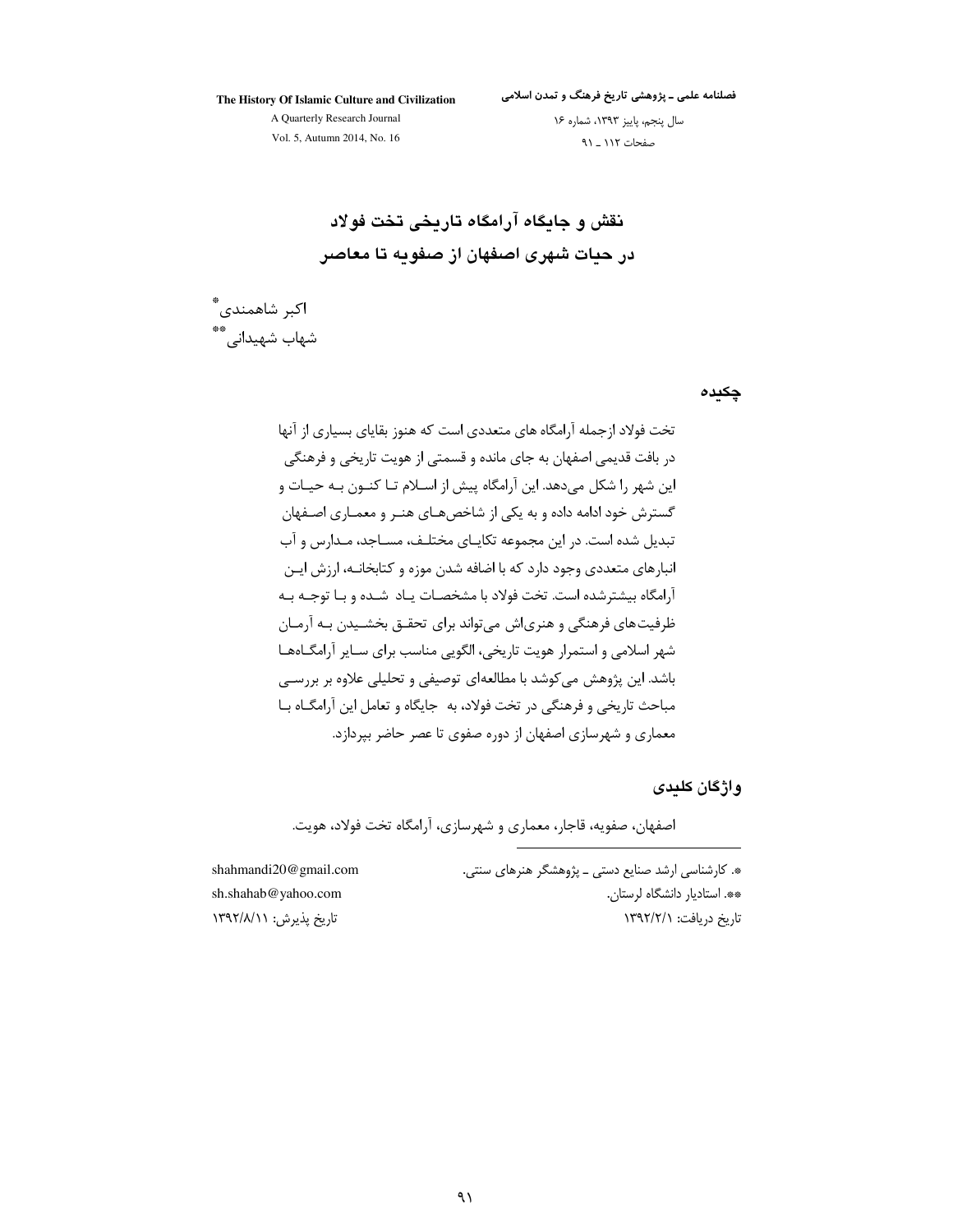#### طرح مسئله

آرامگاه در فرهنگ و تمدن بشری همواره جایگـاهی ویـژه داشـته و بخـش مهمـی از رونـد تکامـل معماری را در گذر تاریخی شامل می شود. تمدن هـای کُهنـی همچـون مصـر، ایـران و بـینالنهـرین بناهای عظیم و ماندگاری را در این حوزه به یادگار گذاشتهاند که از توجـه آنـان بـه مفهـوم مـرگ و زندگی، حبّ ذات و ارادت به متوفّی ناشی میشود. از اهرام مصر و کاتاکومب های <sup>۱</sup> رومـی گرفتـه تـا گور دخمههای مادی، مقابر صخرهای هخامنشی و استودان هـای <sup>۲</sup> ساسـانی همـه از تنـوع و گسـتردگ*ی* معماری مرگ حکایت دارند. در همین قلمرو مقابر بزرگان دین و حکومت همچون مرقد امام رضاءلَتَگَةِ و مقبرهٔ امیر اسماعیل سامانی و دیگر مشاهیر علم، هنر و عرفان، توجّه معماران و هنرمنـدان مسـلمان به مقوله مرگ و ارادت به این بزرگان را پـادآور مـی شـود. بـا گسـترش فرهنـگ و تمـدن اسـلامی، آرامگاهها نه بهعنوان یک مقبره واحد یادشاهی بلکه به صورت مجموعهای از مقابر و مزارات در آمده و ارتباط تنگاتنگی با کالید شهر و روستا و عامّه مردم برقرار کردند. این گونه از آرامگــاه هــا عــلاوه بــر کارکردهای دینی و مذهبی، در عرصههای سیاسی، اجتماعی و فرهنگی نیز نقشی تأثیرگذار داشتند و بـه مانند دیگر فضاها، پراهمیت بودند. بی گمان، آرامگاه بیشتر از هر نوع بنای معماری (بـه جـز مســاجد) در ایران اسلامی مورد توجه عموم بوده است. آرامگاه در نسج جامعه و فرهنگ ایرانی ریشه دوانـده و کمتـر شهری در این کشور است که سهمی از چنین بناهایی نداشته باشد.<sup>۳</sup>

از دلایل گسترش معماری آرامگاهی می توان به مهاجرت امامزادگان و سادات به ایران و شهادت و وفات آنان و همچنین شکل گیری دولتهای محلّی و ملّی اشاره نمود. مقابر مذهبی برخلاف مقـابر غير مذهبي، به جهت گسترش عقايد ديني، بارها مرمت، تزئين و الحاقات زيادي بدانها اضافه ًمي شد، چنان که دورههای تاریخی مختلف به خوبی در آنها مشهود است.<sup>۴</sup> در ایران دوره اسلامی عموماً رسم بر این بود که قبرستانها را در کنار امامزادهها و زیارتگاهها میساختند و در طـول زمـان و بـه سـبب

۳. کیان<sub>ی</sub>، م*عماری ایران در دوره اسلامی*، ص ۵۸.

۴. عقابی، *بناهای آرامگاهی، ص ۱۲.* 

۱. catacomb: معابد و مقابر زیر زمینی و مخفی مسیحیان در صدر مسیحیت.

۲. استودان یا ستودان، واژه استودان از دو بخش اَستو ــ (هسته: استخوان) و ــ دان (جایگاه) ترکیب یافته است و به معنای جایگاه نگهداری استخوان است. استودان حفرههایی است که به صورتهای منظم و چهارضلعی یا بدون ترتیب و سادهتر در درون سنگ کوه ایجاد کرده، مردگان را در آن مـی،هادهانـد و اسـتخوان۱هـای آنهـا در آن جمعآوری می شده است. بعضی از استودان های عهد ساسانی مشتمل بر نوشتههـای مـذهبی و نـام، در گذشـته بوده است. این رسم، یکی از رسوم زرتشتیان است و بازمانده استودانهای کهن را می تـوان در شوشـتر، نقـش رستم، شهر ری و استان یزد ایران مشاهده کرد. (بنگرید به: اوشیدری، *دانشنامه مزدیسنا)*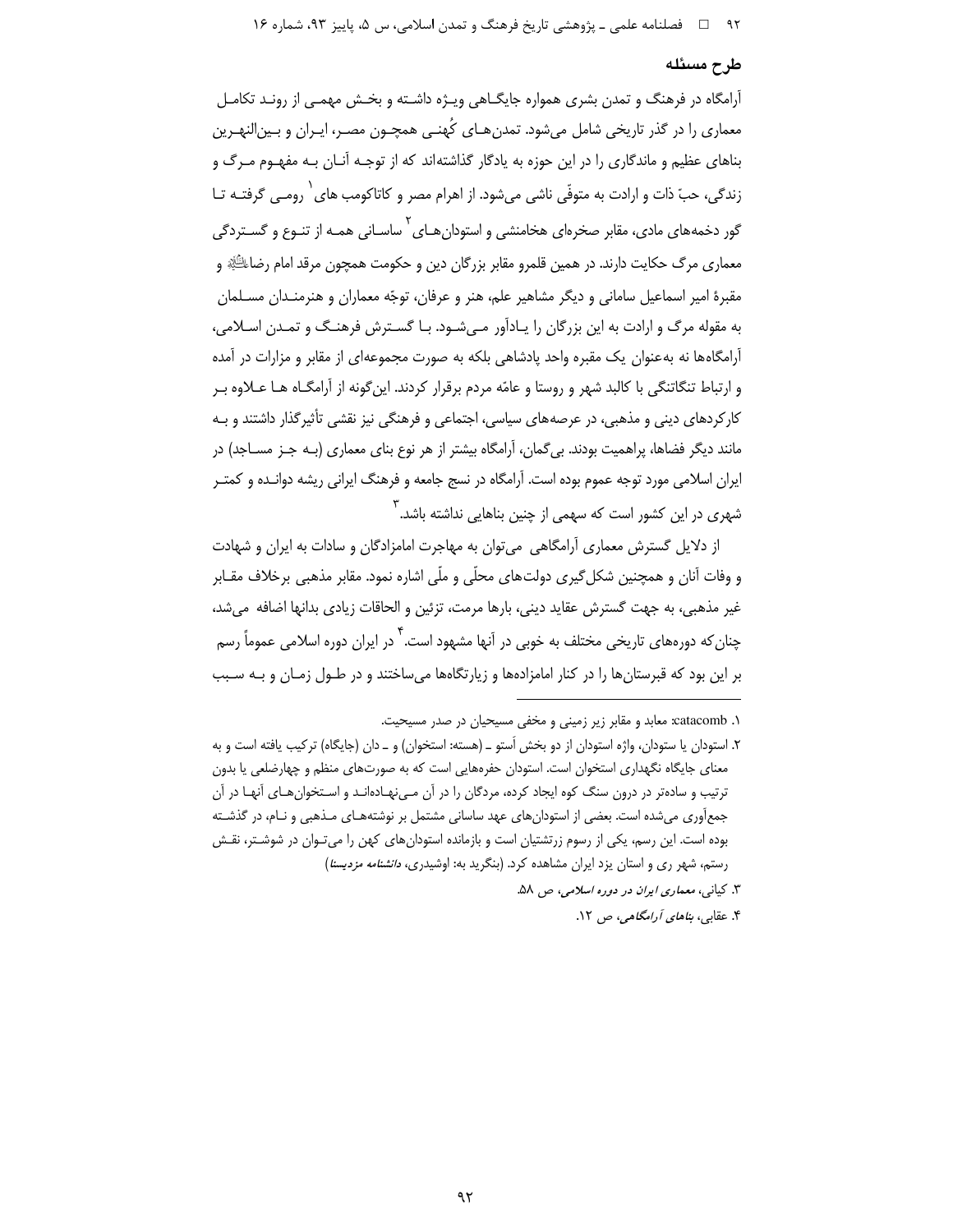ارادت به متوفَّى، اطراف امامزاده، محل سكونت زائرين شده و به مرور حالت آبادي و حتـي شــهر بـه خود می گرفت. کم نیستند شهرهایی مثل مشهد، نجف و کربلا که اصلاً شهرتشان را مدیون سـاخته شدن در اطراف مقبره مقدس امامان هستند. ` روشن است که رشد آیین تشـیع نقطـه اوج همـه ایـن تحولات بود. در میان اماکن مقدسه، مقابر امامان شیعه و بستگان آنها در کربلا، نجف، مشهد، قــم و سامره، کانون های طبیعی تمایلات مذهبی مردم شیعه گردید. رشد سریع فرهنگ زیارت قبور ائمـه و خواندن نماز و ادعیه و ختم قرآن در این امکنه و رقابت روز افزون در بـه خـاک سـپردن مردگــان در جوار مزار أن بزرگواران همه از عواملی بود که باعث بنای آرامگاهها میشد. ایـن بـود کـه خیلـی زود بنای آرامگاهها بهعنوان سمبل خواستههای سیاسی و مذهبی شیعه شـناخته شـده و هـدایای فـراوان شامل پول و ملک و موقوفاتی برای تأمین آینده را به خود جلب کرد. ایمان نسلهـای متـوالی مـردم محل و حرکت دائمی زوّار از رامهای دور، نهتنها موجب آبادی بقاع می شد، بلکه آنها را توسـعه داده و نقش و اهمیت آنها را در زندگی سیاسی، فرهنگی، اجتماعی و اقتصادی جامعه پررنگ¤ر می کرد. <sup>۲</sup>

شهرهای اسلامی از نظر معماری و تزئینات و تنوّع فضای شـهری (چـه در درون خـود و چـه در مقایسه با دیگر شهرها و ممالک) گوناگون بودند، امـا همـواره بـر یـک هـدف یعنـی «آرمـان شـهر اسلامی» تمرکز داشتند و روح حاکم بر آنها همان روح فرهنگ و اعتقادات اسلامی بود. ایـن بـاور و آرمان همواره در جای جای معماری و شهرسازی اسلامی و حتی در آرامگاه سازی نیز در نظر گرفتـه می شد. از این رو همان گونه که مساجد سنگر اسلام محسوب می شدند، در آیین شیعه آرامگاه های مقدس و بقاع متبرِّک پشتوانه ای محکم برای این آئین بودند. بـر ایـن اسـاس برخـی از زیارتگــاهـا\_ همچون تخت فولاد در مرکز وقایع و سپر تحولات تاریخی جامعه قرار گرفته، به پایگاه دینی، نظامی و سیاسی شهر تبدیل شده و می توانستند بهعنوان مراکز انگیزش مردم برای جهـاد و برخـی تبلیغـات مذهبي خاص عمل نمايند.

نقش اجتماعی زیارتگاه های بزرگ شیعی بخصوص در جریان مناسبت های مـذهبی همچـون ایـام محرم (دستههای عزاداری، تعزیه و نوحهخوانی) و اعیاد دینی نیز قابل تأمل است؛ زیرا این مکان فضایی بود که عموم مردم سوگواری و شادی را با یکدیگر به اشتراک ً می گزاردند. <sup>۱</sup> در حال حاضر نیز بـر طبــق روال گذشته علاوه بر برگزاری عزاداری های محرم و مراسم دُعـا و نیـایش در مجموعـه تخـت فـولاد، بسیاری از مردم سال نو را در این آرامگاه و بر سراز مزار عزیزان خود و بزرگان مذهبی جشن می گیرند.

۱. کاشیگر، معماری مرگ، «مجموعه مقالات معماری مرگ»، *ویژهنامه نشریه معمار*، ش ۶۳، ص ۱۰۳.

٢. کیانی، معماری ایران در دوره اسلامی، ص ۶۱.

۳. هلین براند، *معماری اسلامی، ص ۲۶۶ ـ* ۲۵۴.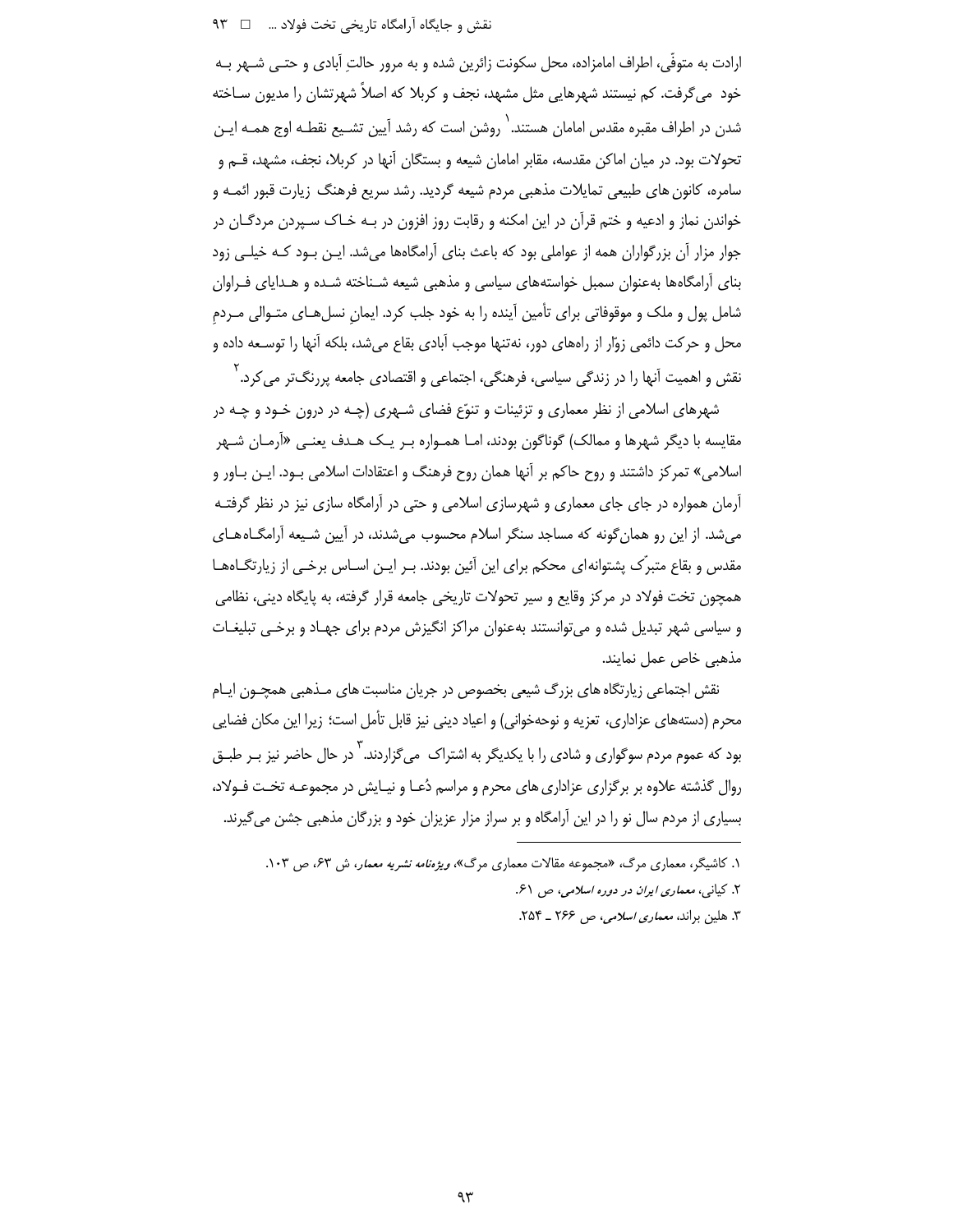۹۴ فصلنامه علمي ـ پژوهشي تاريخ فرهنگ و تمدن اسلامي، س ۵، پاييز ۹۳، شماره ۱۶

آرامگاهها در سه گروه: امامان و امامزادگان، عارفان و فقیهان و مفاخر ملّی، هویت یک شـهر یـا آبادی و همچنین واسطههایی هستند که مردم ایران از آنان بهعنـوان عامـل ارتبـاط بـا گذشـته و در نهایت نزدیکی به خدا بهرهجویی می *کنند. ` از طرفی آرامگاه کُ*هن اسلامی همچون تخت فـولاد کـه دارای ظرفیتهای فرهنگی و هنری بالایی بود، میتوانست هم برای دیگـر تکایـای اسـلامی و هـم برای فرهنگ@ای مجـاور خـود اعـم از اسـلام و غیـر اسـلام الگـویی مناسـب باشـد، چنـان کـه در آرامگاههای ارامنه و پهودیان اصفهان از معماری، تزئینات و آرایه های قبور تخت فولاد بهـروبـرداری شده و نقوش بسیار مشابهی شکل گرفته است.

قبرستان تخت فولاد که ریشه در دورهٔ پیش از اسلامی داشت، از قرن هشــتم بـه آرامــی گســترش یافت و در روزگار صفویه با توسعهٔ شهر اصفهان و محلات آن بهسوی جنوب شهر، رو بـه رشـد نهـاد و محل دفن صدها نفر از فقها، دانشمندان، بزرگــان و مشــاهیر اصــفهان، ازجملــه «میرفندرســکی»، «أقــا حسین خوانساری»، «میرزا رفیعای نائینی»، «آقا جمال خوانساری»، «فاضل اصفهانی» و … گردید و بـه صورت یک دانه شهری و جزئی از حیات اجتماعی اصفهان و فرهنگ و تمدن ایـران درآمـد.<sup>۲</sup> بـر پایـه مطالب ذکر شده، تخت فولاد حقیقتاً آرامگاهی با تمامی خصوصیات و سنتهای آرامگاهسازی مے باشـد که آن را به نمادی شاخص از هویت عمیق ایرانی ـ اسلامی در شهر اصفهان تبدیل نمـوده اسـت. ایـن آرامگاه با عناصر فرهنگی و هنری پُرشمار، گوشهای از میـراث فرهنگـی ایـران اسـت کـه از دوره قبـل اسلام و بهویژه در دوره اسلامی در مسیر تاریخی و زندگی اجتماعی این سرزمین جاری شده است.

### تاریخچه تخت فولاد از گذشته تا کنون

شهر اصفهان در دورههای متعدد، مرکز بسیاری از حکومتها بوده است و از این رو حدود و قلمرو آن در ادوار مختلف متغیر بوده و برحسب عادت و احتیاج در این شهر قبرستانهای متعددی وجود داشـته است. معمولاً هر یک از محلات شهر اصـفهان در بیـرون دروازه و خـارج از فضـای مسـکونی خـود گورستانی داشته و ساکنین محل، مردگان خـود را در آن گورسـتان دفـن مـی کردنـد. گذشـته از آن بسیاری از علما و روحانیون و متنفَّذین، مقبره خصوصی برای خود داشتند و یا پس از مرگ در محـل زندگی خویش به خاک سپرده میشدند. پس از فتح اصـفهان وسـیله مسـلمانان، اعـراب در اطـراف پهوديه ساکن شدند و براي خود مساجد، خانه ها و مزاراتي بنيان گذاشتند. گرچه اکنون قسـمت هـاي بسیاری از این مزارات به خیابان، میدان، مدرسه و بیمارستان تبدیل شده، گوشههایی از آنها به شـکل

> ۱. غږوي، *آرامگاه در گستره فرهنگ ايراني*، ص ۱۰. ۲. منتظرالقائم، *دانشنامه تخت فولاد*، ص ۳۰.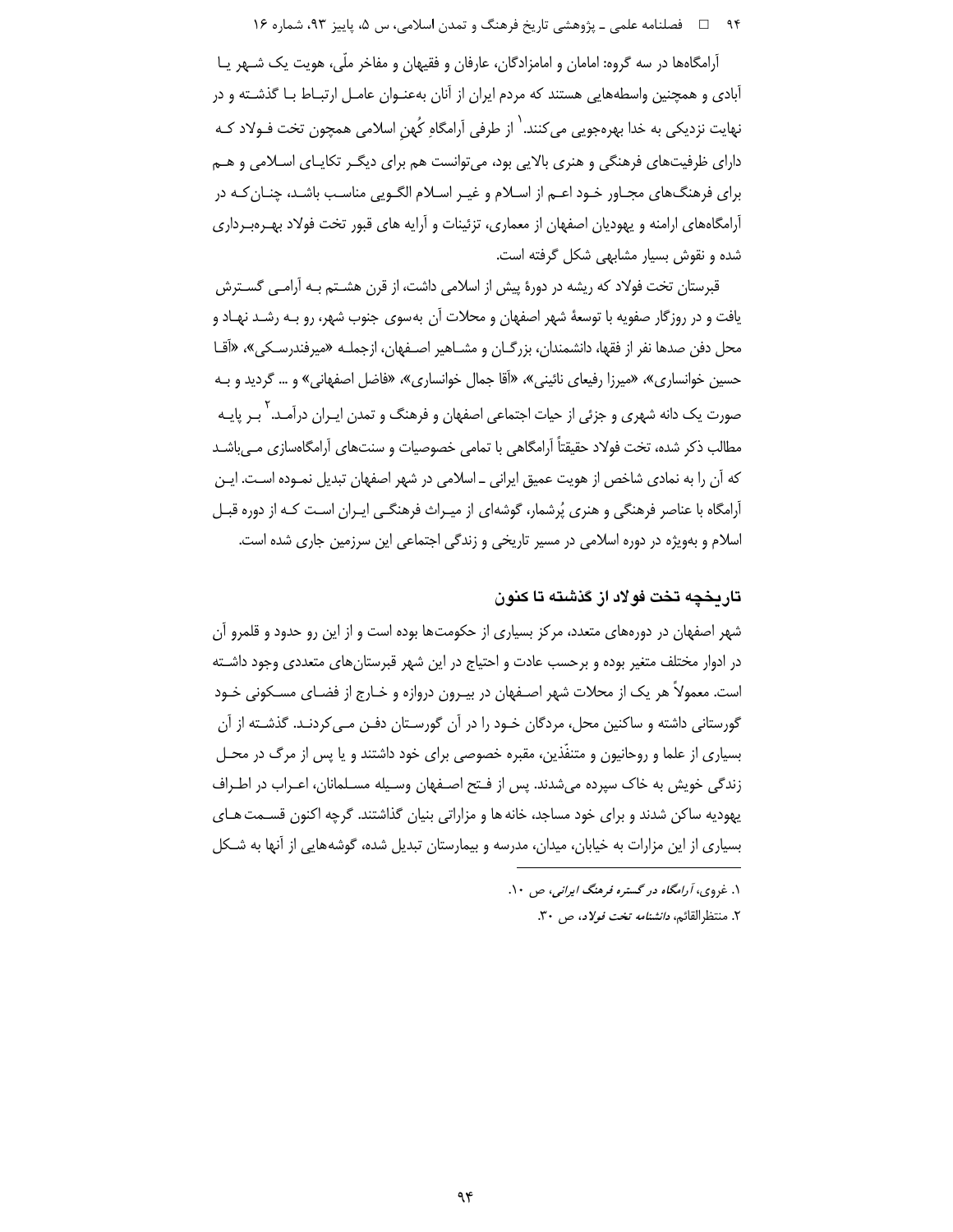نقش و جايگاه آرامگاه تاريخي تخت فولاد ... □ ٩۵

بقعهٔ سادات، مشاهیر و امامزاده باقی مانده است.<sup>\</sup> «میرزا حسین خان تحویلدار» در کتاب *جغرافیــای اصفهان*، قبرستان های اصفهان را ۲۲ قطعه ذکر می *ک*ند که از آن جمله مـیتـوان بـه تخـت فـولاد، اسماعيل بن عباد، ستّى فاطمه، قبله دعا، سرقبر آقا، شيخ ابو مسعود، آب بخشان، سُـنبُلان، قبرسـتان ارامنه و یهودیان اشاره نمود.<sup>۲</sup> (نقشه ۱)



نقشه (۱): پراکند گی قبرستانها در کالبد قدیمی شہر اصفہان

تخت فولاد گورستانی بسیار مشهور و مورد احترام در اصفهان است. تخت فولاد از زمان متـروک شدن گورستانهای داخل شهر تا سال ۱۳۶۳ که گورستان شهر در «باغ رضوان» ایجـاد شـد، تنهـا گورستان اصفهان بود.<sup>۲</sup> این مجموعه آرامگاهی هم اکنون در جنوب شـرقی اصـفهان و مسـاحت آن حدود ۷۵ هکتار است و گنجینه ای ارزشمند از مقابر و تکایای بزرگان، دانشمندان جهان اسلام در آن ِ وجود دارد که هرکدامشان از میراث گران بهای فرهنگی می،باشد.<sup>۴</sup>

به نظر میرسد تاریخ پیش از اسلام این منطقه با داستان ها، اسـاطیر و اعتقـادات مـردم همـراه اسـت. قديمي ترين اثر مربوط به دوران قبل از اسلام، وجود قبر «يوشع بن نون» از اولياي بني|سرائيل است. قسمت دیگر لسان الارض به معنای زبان زمین است (گفته میشود امام حسن اللَّهِ در این مکان حضور

- ۳. جابری انصاری، ت*اریخ اصفهان*، ص ۱۷۰.
- ۴. منتظرالقائم، «جايگاه آرامستان و نقش آن در شهر اسـلامي»، *مجموعه مقالات اولين همايش آرمانشــهر اســلامي*، ص ۶۶۴.

۱. همو، «جایگاه آرامستان و نقش آن در شهر اسلامی»، *مجموعه مقالات اولین همایش آرمانشهر اسلامی*، ص ۴۶۴. ۲. تحویلدار، *جغرافیای اصفهان*، ص ۴۳ \_ ۴۱.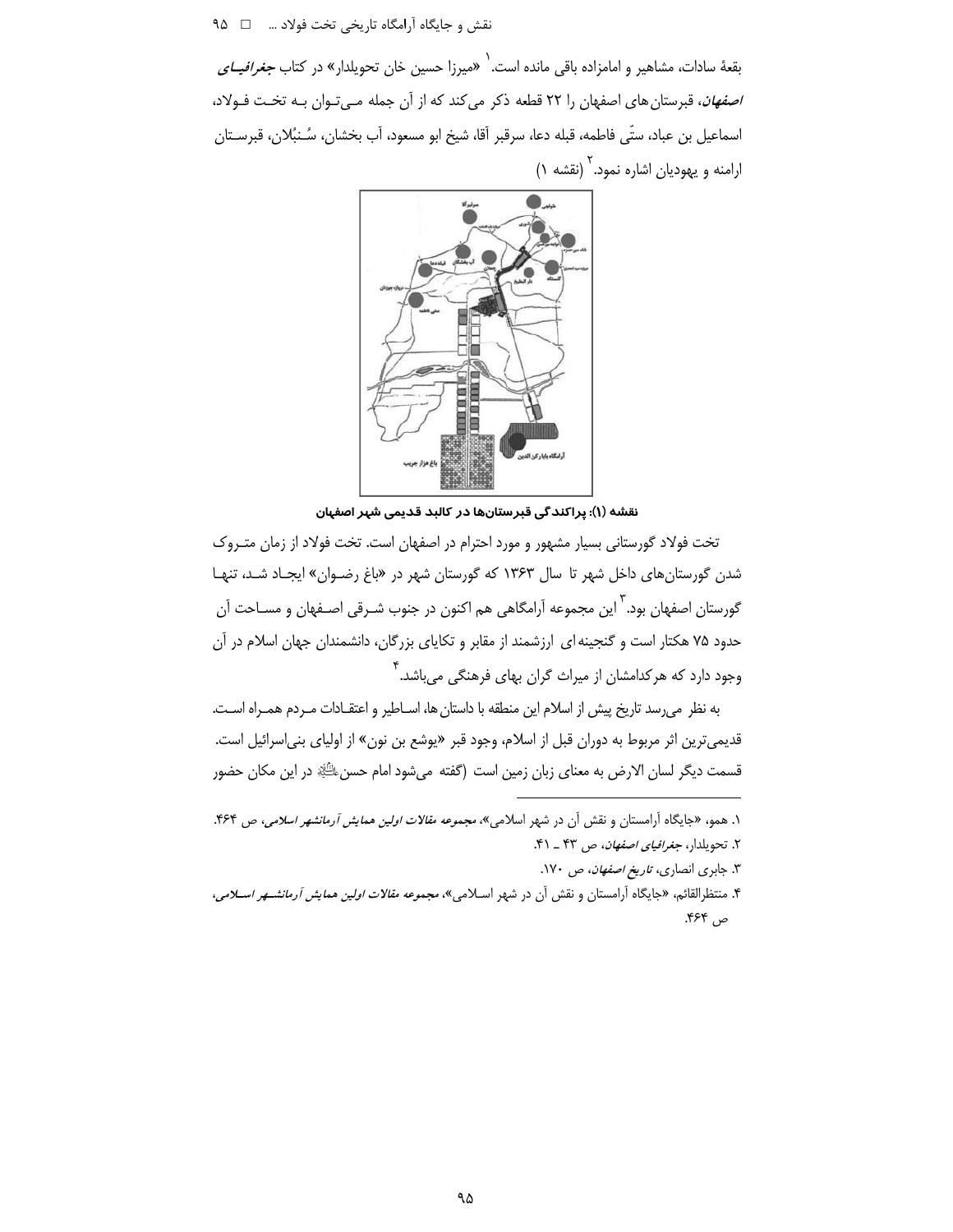۹۶ فصلنامه علمي ـ پژوهشي تاريخ فرهنگ و تمدن اسلامي، س ۵، پاييز ۹۳، شماره ۱۶

یافته و زمین با حضرت سخن گفته) که دارای چهار دیـواری مفصّل اسـت و میـانش عمـارتی و ضـلع جنوبي بقعه منسوب به يوشع (غير از يوشع بن نون وصي حضرت موسى) از انبياي بني|سرائيل است. ` سابقه تاریخی منطقه تخت فولاد در قرون اولیه اسـلام، تنهـا بـه یافتـه هـای باسـتانِشناسـی و

اطلاعاتی که مربوط به باورها و داستان های مورخین و سـیاحان اسـت، محـدود مــ شـود و احـداث گورستان را به دوره دیلمیان نسبت می دهد، البته این دیدگاه قابل بررسی اسـت، چنـان کـه برخـی از کتیبه های به جای مانده از این دوره به خط کوفی موجود میباشد. از وضعیت گورستان تخت فـولاد، از قرن پنجم تا هفتم هجری اطلاع زیادی در دست نیست. فقط تعدادی سنگ قبـر بـا خـطّ کـوفی متعلّق به دوره سلجوقی در قبرستان لسان الارض به دست آمده که در حال حاضر از محل نگهداری آنها اطلاعی در دست نیست. <sup>۲</sup> در قرون هفتم و هشتم هجری عدهای که به «بابا» و «پیـر» شـهرت داشتند، در این سرزمین متبرّک سکونت داشتند و از این٫رو تخت فولاد دارای خانقاه، تکایا و زاویـههـای متعددی جهت سکونت دراویش مزبور بوده اسـت. روسـتای تخـت فـولاد بعـد از فـوت «اسـتاد فـولاد حلوایی» در سال ۹۵۹ هجری مقارن با سلطنت شاه طهماسب صفوی شکل گرفته و توجه مردم به مـزار این عارف نیز باعث ساخت و ساز در اطراف مقبره وی و سـپس توسـعه بناهـای مجـاور و رونـق تکیـه «بابا فولاد» گردیده است. شاید به مناسبت وجود این مقبره، روستای تازه برپا شده، بـه روسـتای تخـت فولاد معروف شده باشد. در عصر صفويه علاوه بر اينكه صحن امامزاده هـا و مقـابر خصوصــ ،، يـذيراي دفن مردگان بود، گورستان های متعددی نیز به صورت گورستان های عمومی مورد استفاده مردم اصفهان بود. گورستان بابا رکن|لدین به عنوان عارف بزرگ شیعی (قرن ۸ ه) مورد احترام و ارادت علمای بزرگی چون شیخ بهایی، میرفندرسکی و … بود و از این٫رو عوام نیز به تبعیت از ایشان بقعه را مـورد توجـه قـرار داده و حتی به سال ۱۰۳۱هجری بنای زیبایی را با نام شاه عباس بر فراز مزارش ساختند.<sup>۳</sup>

این بقعه و گورستان اطراف آن تا اواخر عهد صفوی بهعنوان گورستان عمـومی اصـفهان مطـرح نبود، لیکن به علت شهرت مدفون در بقعـه، معروفیـت خاصـی پیـدا نمـود و بـه نـام گورسـتان بابـا رکن|لدین پذیرای رجال و مشاهیر اصفهان گردید. <sup>۴</sup> تدفین مشاهیر اصفهان اعم از علمـا**،** فقهـا، هنرمنـدان، عرفا و عموم مردم از عهد صفوی به بعد بخصوص در زمان شاه عباس انجام شده است. احـداث مصــلای بزرگ در جنـوب گورسـتان بابـا ركـن|لـدين، سـاخت تكايـاي «ميرفندرسـكي» و «تكيـه لسـان الارض»

۰. جابری انصاری، ت*اریخ اصفهان*، ص ۳۱۷.

۲. فقیه میرزائ<sub>ی</sub>، تخت *فولاد یادمان تاریخی اصفهان*، ص ۴۰ ـ ۳۴.

۳. شاردن، *سفرنامه شاردن*، ص ۶۹.

۴. فقیه میرزایی، تخت *فولاد ی! دمان تاریخی اصفهان*، ص۲۷.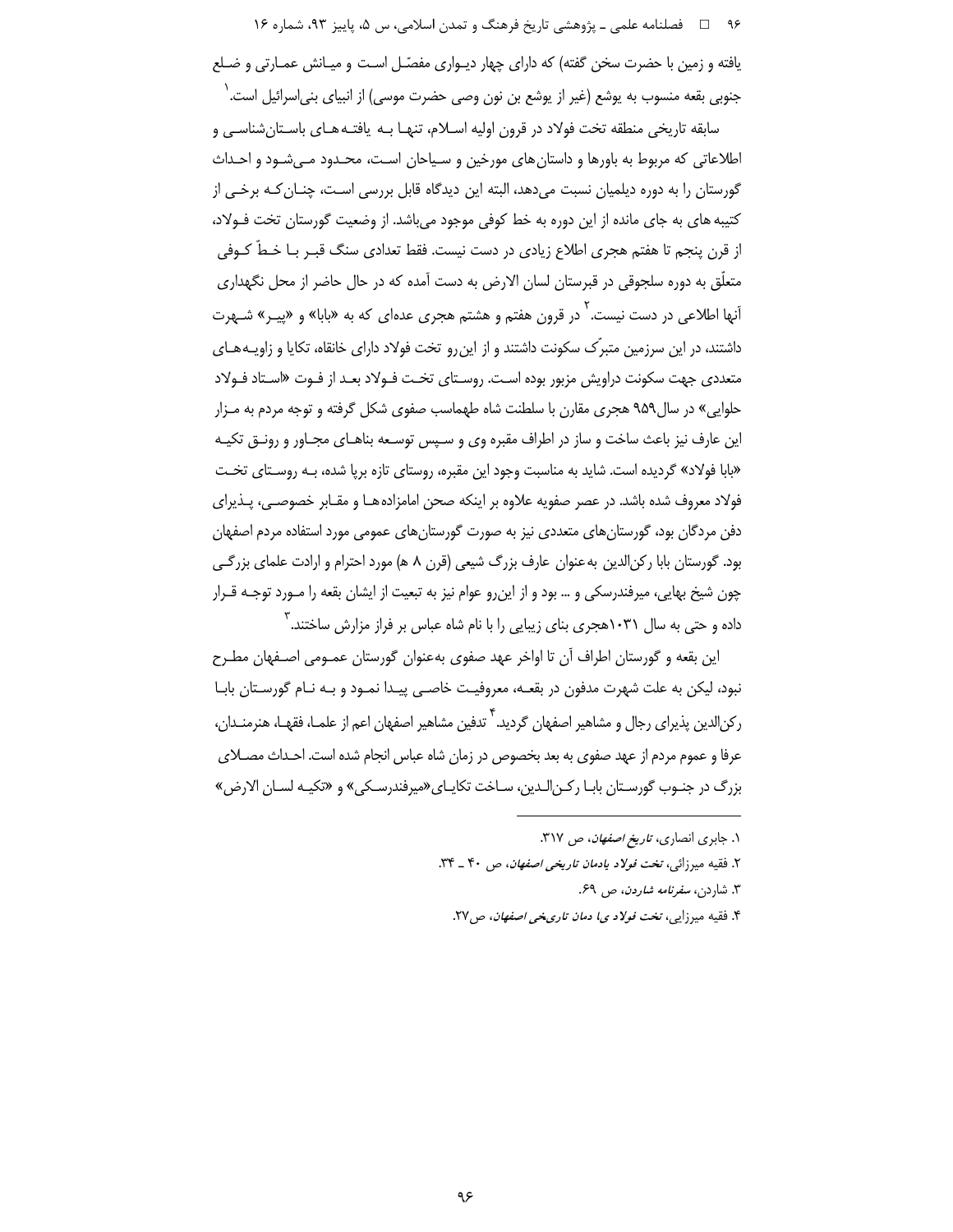در گورستان تخت فولاد و ایجاد محور تاریخی تخت فولاد (در کنار جاده اصفهان بـه شـیراز) شـامل بازار، کاروان سرا، مسجد، حمّام، تکیه و گورستان در جهت شرقی ـ غربی در ایـن دوره شـکل گرفـت كه باعث توجه هرچه بیشتر مردم به این منطقه از اصفهان گردید. گسترش آرامگـاه تخـت فـولاد در عهد شاه عباس دوم با سرعت بیشتری پیگیری شد و چنانچه از گفته شاردن برمی آید، در عهـد شـاه عباس دوم و شاه سلیمان بیش از چهارصد تکیه و خانقاه در این گورستان وجود داشته است که یـک پیوستگی بافتی را در بین آنها باعث میشده است.<sup>٬</sup>

در عهد سلطان سلیمان و با وفات میرزا رفیعا نائینی (۱۰۸۲ ق) و آقا حسین خوانساری (۱۰۹۸ ق) و احداث بقاع زیبا که از لحاظ معماری و تزئینات از بهترین نمونه های فاخر می باشد، تخت فـولاد بـاز هم گسترش یافت. تضعیف دولت صفوی از لحاظ سیاسی و اقتصادی در عهـد شـاه سـلطان حسـین مانع از گسترش تخت فولاد و احداث بقاع بر مزار علمای دینی نشد، چنان که در این ایام نیز تکایایی همچون «فاضل سراب»، «خاتون آبادی»، «ملّا اسماعیل خواجویی» و «آقارضی» شکل گرفتند و به تخت فولاد وسعت بیشتری بخشیدند. با همه این ساخت و سازها، هنوز زمان زیادی تا اتصال نهـایی تخت فولاد به كالبد شهري اصفهان باقي مانده بود. حمله افاغنه به سـال١١٣۵ ق باعـث تخريـب و ویرانی تکاپای متعدد این آرامگاه شد و بسیاری از مصالح و سنگ مزارات آن برای حصاری که اشرف افغان ساخته بود به کار رفت. در دوره افشاریه و زندیه توجه زیادی به تخت فولاد نشد و به جز چنـد بقعه و چهارتاقی ازجمله «بقعه فیض علیشاه» بنای چندان مهمی در آن تأسیس نگردید. آن گونه کـه از متون تاریخی برمی]ید، تخت فولاد در اوایل حکومت فتحعلیشاه قاجار، روستایی کوچک با جمعیتی اندک بود و گورستان آن همچنان در خارج از برج و باروی اصفهان قرار داشت. (تصویر ١)



تصویر (۱): تخت فولاددر دوره قاجار ـ ارنست هولستر، کتاب هزار جلوه زندگی تا حدود سال های ۱۲۷۰ق هنوز تخت فولاد در محدوده شهر اصفهان قرار نگرفتـه بـود، امـا بـه همت «عبدالله خان امین|لدوله» فرزند «حاجی محمدحسـین خـان صـدر اصـفهانی»، چهاربــاغی در

۰۱ شاردن، *سفرنامه شاردن*، ص ۷۰.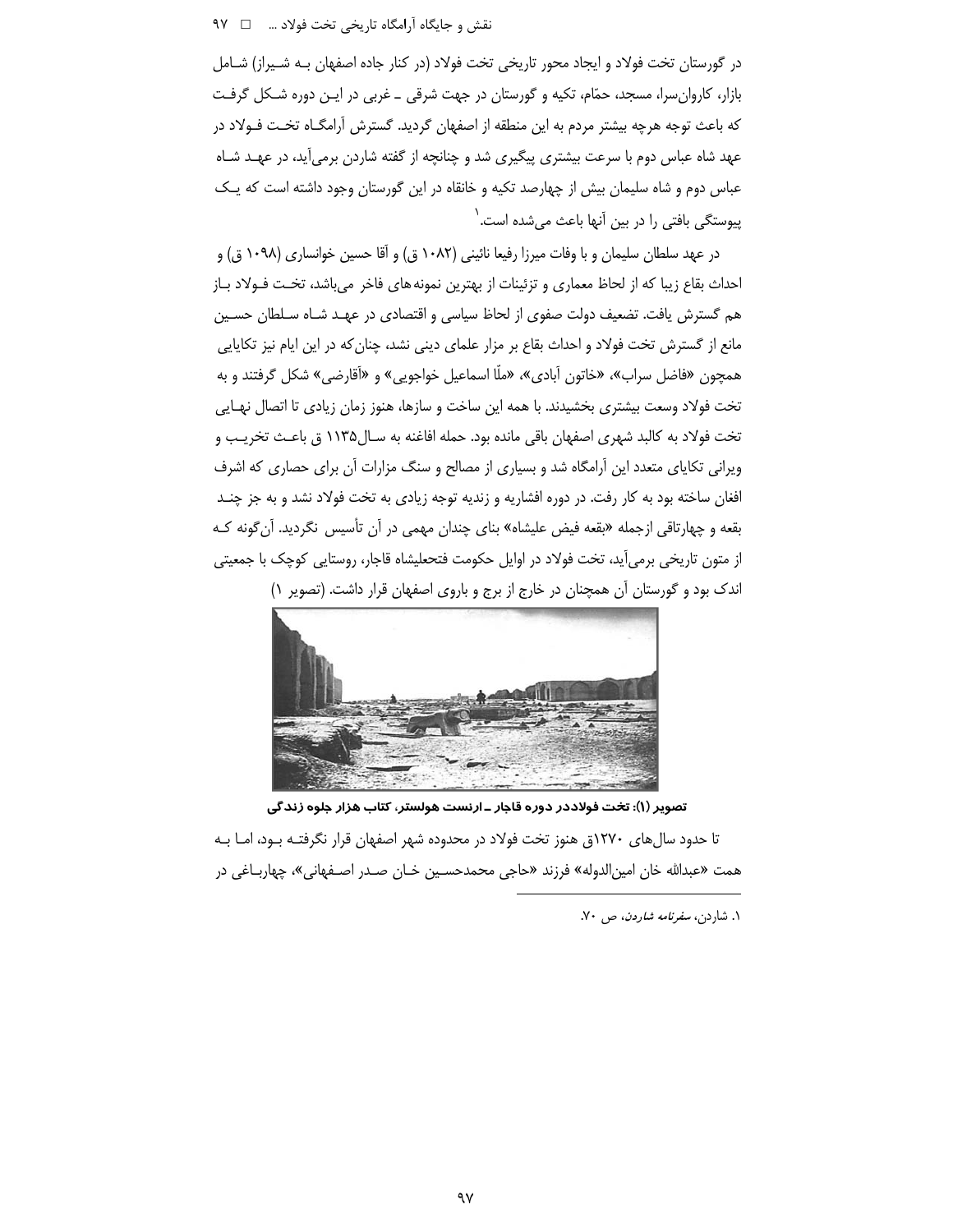۹۸ هـ المحملنامه علمي ـ پژوهشي تاريخ فرهنگ و تمدن اسلامي، س ۵، پاييز ۹۳، شماره ۱۶

جنوب پل خواجو بنیان نهاده شده که این پل را به تخت فولاد و در اصل تخـت فـولاد را بـه بافـت شهري اصفهان متصل مىنمود. بهواسطه همين اقـدامات، گورسـتان بابـا ركـن|لـدين تحــت|لشـعاع روستای تخت فولاد و باغ های بزرگ و سرسبزش قرار گرفته و به علت مجاورت آن، نام تخت فولاد به کل گورستان تعمیم داده شـد.<sup>'</sup> در ایـن زمـان تکیـه و بـاغی زیبـا بـرای «آقـا محمـدکاظم والـه اصفهانی» و همچنین «تکبهٔ مادر شاهزاده» بنا گردید. در زمـان سـلطنت محمـد شـاه و پـس از آن ناصرالدین شاه که در آن دوران غالباً «ظل السطان» حکمران اصفهان بود، بسیاری از بناهای صفوی تخت فولاد به عمد تخریب شد. در ایـن زمـان تکایـای بسـیاری نیـز ازجملـه «تکیـه محمـدجعفر آبادهای»، «تکیه شهشهانی» و «تکیه سید محمد ترک (جهانگیرخان قشقایی)» ساخته شد که اغلب آنها بهخاطر مقبره علمای معروف شهر اصفهان بود. در اواخـر دوره قاجـار افـرادی همچـون «میـرزا سليمان خان ركـن|لملـك»، «ميـرزا ابـراهيم ملـك التجّـار»، «ميـرزا محمـدتقى تـاجر نقشـينه» و «محمدحسین تاجر کازرونی» به ساختن و یا تعمیر مساجد، تکایـا، آب انبـار و سـقاخانه هـا در تخـت فولاد اهتمام ورزیدند و تکایای میرزا ابوالمعالی کلباسی، صاحب روضات، تویسر کانی، ریزی، آغاباشـی و حاج أقا مجلس ساخته شد.

در دوران پهلوی نیز تکاپایی مثل سید العراقین، بروجردی، محمدلطیف خواجویی و حجت نجفـی در این مجموعه آرامگاهی ساخته شد، هرچند که از نظر معماری و تزئینات هرگز با نمونههای صفوی و حتى قاجار قابل مقايسه نبودند. در اين ايام با احداث فرودگـاه اصـفهان (در اراضـي جنـوب تخـت فولاد)، ایجاد خیابانهای فیض و سعادت آباد و نیز ساخت و سازهای مسکونی در این آرامگاه موجب گسیختگی بافت تاریخی تخت فولاد میشد، امـا از طرفـی تخـت فـولاد را در مرکـز توجـه عمـوم شهروندان و عنصری از بافت کلی شهر اصفهان قرار میداد. از دهه۱۳۶۰ دفن اموات در این آرامگــاه ممنوع گردید و از دههٔ هفتاد شهرداری اصفهان با ایجاد «مجموعه فرهنگی و مذهبی تخت فـولاد» اقدام به مرمت و حفظ این گنجینه تاریخی و میراث فرهنگی نمود. همچنین بُقاعی مثل رحیم ارباب، جهانگیرخان قشقایی، اشرفی اصفهانی و فاضل اصفهانی در این ایام ساخته شدند. (جدول ۱) در پـی این اقدام و با احداث کتابخانه، موزههای سنگ و عکس و فضاهای سبز و طرّاحی اِلمان های شـهری درون آن، تخت فولاد با محیط پیرامون اُنس بیشتری گرفت و از یک مجموعه آرامگاهی به یـک مـوزه هنری و مرکز علمی ـ فرهنگی تبدیل شده و مخاطبان بیشتری را به خود جذب نمـود. تخـت فـولاد اکنون از شمال به خیابان میرفندرسکی، از جنوب به خیابان سجاد و بلوار سـعادت آبـاد (آزادگــان)، از غرب به خیابان مصلّی و از شرق به خیابان سجاد محدود میشود.

۱. فقیه میرزایی، تخت *فولاد یادمان تاریخی اصفهان*، ص ۵۲ \_ ۴۳.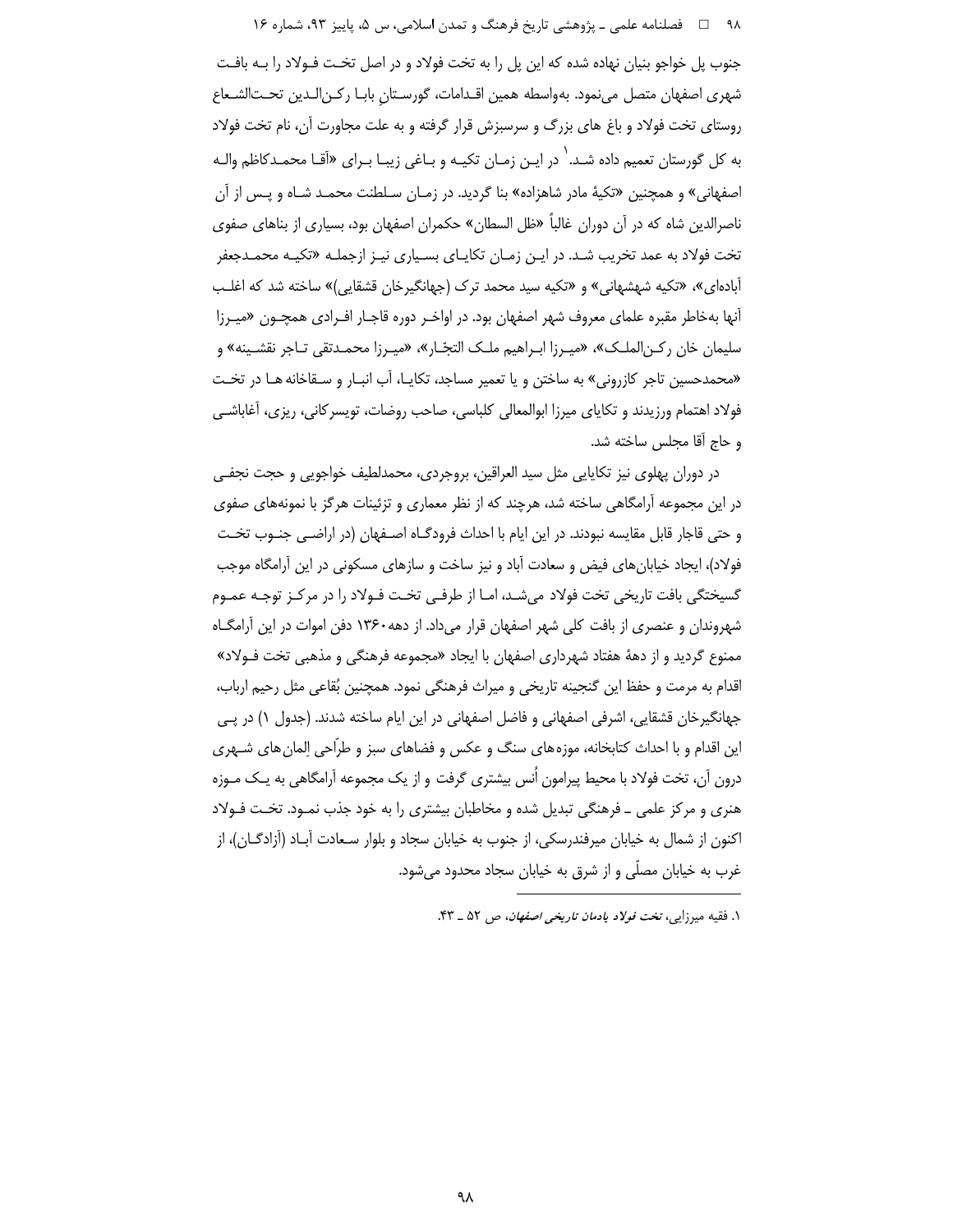| كتابخانه | موزه | چله خانه | كاروانسرا | چهار تاقی | سنكاب وسقاخانه | آب اننباد                | مدارس | مساجد | تكايا وبقاع | دورمها             |
|----------|------|----------|-----------|-----------|----------------|--------------------------|-------|-------|-------------|--------------------|
|          |      | ۴        |           | -         | ٣              | ٣                        |       | ۲     | ۱۱          | دوره صفوى          |
|          |      |          |           | ۴         | γ              | ۶                        |       | ۵     | ۲۲          | دوره قاجار و زند   |
|          |      |          |           |           | ۳              |                          |       |       | ۲۷          | دوره پهلوی         |
|          | ٣    | -        |           | ۲         | ۲              | $\overline{\phantom{0}}$ |       |       | ۶           | دوره انقلاب اسلامى |
|          | ٣    | ۵        |           | ٧         | 16             | $\mathbf{q}$             | ۲     | ٨     | 66          | مجموع              |

جدول (۱): بررسی عناصر معماری تخت فولاد از دوره صفوی تا معاصر ـ از کتاب تخت فولاد یادمان تاریخی اصفهان و تحقیقات میدانی نگارنده

#### مکتب معماری و شهرسازی اصفهان

با برگزیده شدن اصفهان بهعنوان پایتخت صفویان در سال ۱۰۰۶ ق / ۱۵۹۰ م شهر اصـفهان دوران جدیدی از تغییر و تحول را آغاز می کند. در این دوره و با رسمی شـدن مـذهب تشـیع حیـات عقلـی شیعی به اوج خود رسید و یک جریان حِکمی و فلسفی بر تمام شئونات حیـات اجتمـاعی و فرهنگـی جامعه تأثیر گذاشته وباعث شکل گیری مکتبی بزرگ به نام «مکتب اصفهان» گردید. تحت پوشـش این مکتب، معماری و شهرسازی اصفهان نیز تجربههای تازه را آغاز نمـود و از ظرفیـتهـای هنـری موجود (خوشنویسی، نقاشی، هنرهای صناعی و …) در ارتقای فرهنگی و هنری شهر بهره فراوان برد.

توسعه شهر اصفهان در عصر صفویه با تکیه بر تجربه های ارزنده شهرسازی و معماری دوره های قبل یعنی آل بویه و سـلجوقی و بـر مبنـای شهرسـازی سـنتی اسـلامی تـداوم یافـت. در ایـن دوره بدون تخريب بافت قديمي شـهر و بـا ايجـاد ميـدان بـزرگ نقـش جهـان، شـكلدهـي چهاربـاغ و ساخت مساجد و مدارس متعدد، شهری گسسته و باز شکل گرفته پدیدار و عظمت و اقتدار لازم برای دستگاه حکومتی ایجاد گردید.<sup>٬</sup> شاه عباس برای تحقق بخشـیدن بـه رویـای خـود تـلاش مـی *کنـ*د پایتختی بزرگ با خیابانها، قصرها، دیوانخانهها، مدارس و مساجد، باغها و حمامها دایر نماید. در عملی ساختن این تفکر، فردی فیلسوف، فقیه، عالم یعنی «شیخ بهایی» وی را همراهی کرد.<sup>۲</sup> از دیگر حُکما

۱. ضرابی، «ساختار شهر در اصفهان عصر صفویه»، *مجموعه مقالات اصفهان و صفویه*، ج ۲، ص ۴۰۲. ۲. سیوری، *اصفهان عصر صفوی*، ص ۱۵۲.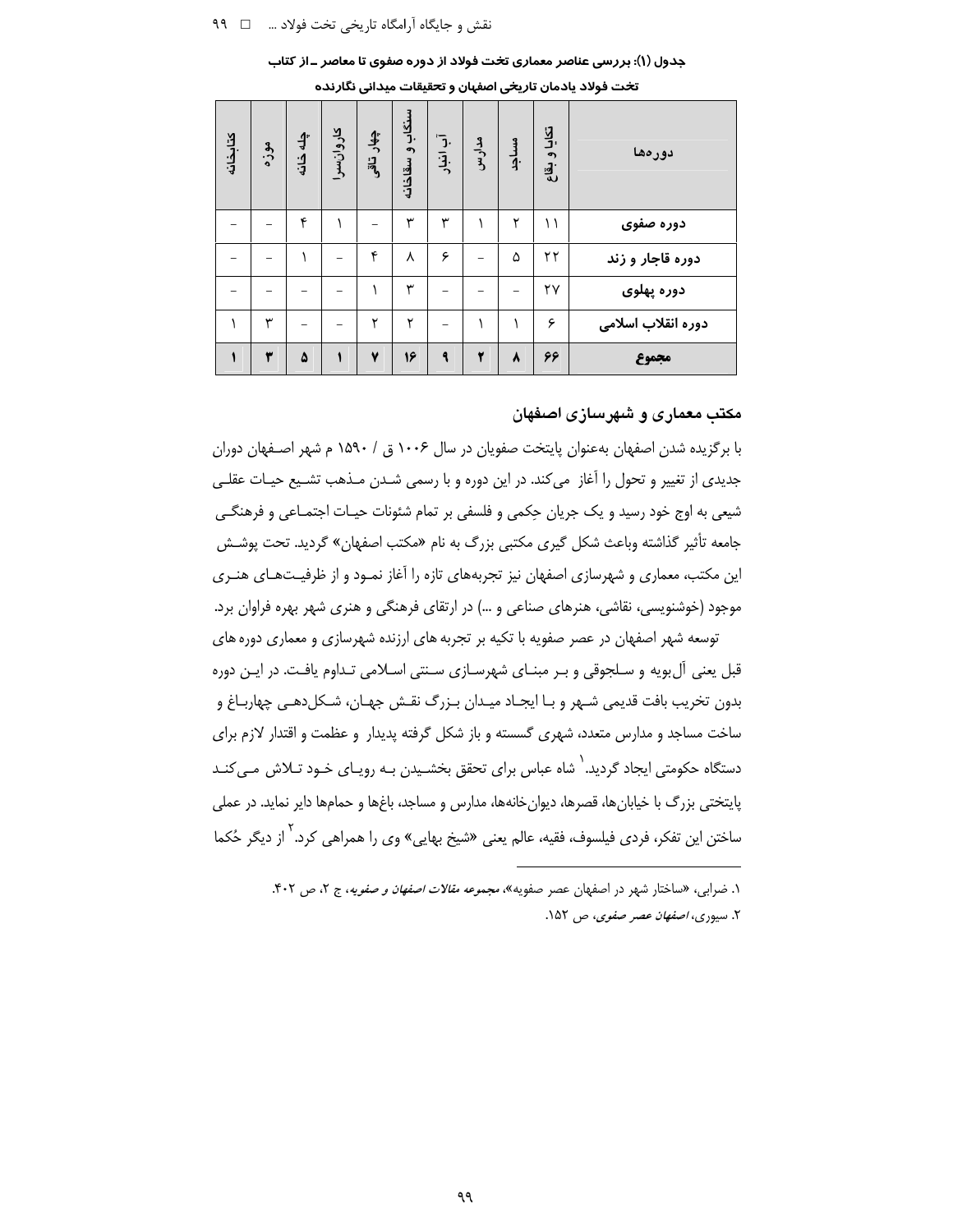۱۰۰  $\Box$  فصلنامه علمی ـ پژوهشی تاریخ فرهنگ و تمدن اسلامی، س ۵، پاییز ۹۳، شماره ۱۶ و فلاسفه ایرانی که در شهرسازی و معماری اصفهان صفوی سهیم بودند، می توان بـه «میردامـاد» و «ملا محسن فیض کاشانی» اشاره نمود که چند مدرسه دینی برپا نمودند. <sup>(</sup>

توجه شاه عباس فقط به بناهای غیر دینی معطوف نبود. سلاطین صفوی همگی به امامان شـیعه بهویژه حضرت علیﷺ احترام میeرزیدند و برای همین دوران آرامگاه سازی بـرای امامزادگـان فـرا رسید و بسیاری از آنها موجودیت فراموش شده خود را بازیافتند.<sup>۲</sup>

لذا در كنار جريان توسعه شهري اصفهان، توجه زيادي به بُقاع متبركه، امامزاده ها و مدفن عرفا و مشاهیر دینی صورت گرفت و تخت فولاد نیز دسـتخوش تغییـر و تحـولات گردیـد. در اوایـل عهـد صفوی بیشتر مردم اصفهان در محلات کهنه شمال شهر بعنبی میـدان کهنـه سـلحوقی و محـلات اطراف آن زندگی می کردند، اما در جنوب شهر و راههایی که به رودخانه و فراسـوی آن مـی،پیوسـت، دست شاه باز بود و طرح توسعه شهر را در سطح وسیعی مقدور ًمیساخت. ۖ بـر همـین اسـاس یقینـاً ۖ تخت فولاد نیز در مسیر تغییرات جدید قرار میگرفت و به فضای شـهری جدیـد نزدیـک مـیشـد و مرمت و احداث بُقاع و تکایای مختلف که با کلیات معماری و تزئینات شهری متناسب باشـد را طلـب می نمود. از دوره صفوی به بعد در تخت فولاد تکاپای مختلفی با انواع پـلان هـا، گنبـدهای متنـوع و سردرهای زیبا شکل گرفت که این بناهای جدید خود انواع مساجد، مدارس، سقاخانهها و آب انبارهـا را در درون این مجموعه آرامگاهی لازم داشت.

گسترش مجموعههای آرامگاهی ارتباط مستقیمی با گسترش مذهب و اعتبـار و تقـدس صـاحب مدفن داشت؛ زیرا بر حجم و ارزش هنری و معماری بناهای ساخته شده تـأثیر زیـادی مـیگذاشـت، به طوری که گاه مجموعه آرامگاهی (مانند آستان قدس رضوی) در شـکل گیـری جغرافیـای شـهری نقشی اساسی بازی کرده و مرکز فعالیت های مختلف مذهبی، سیاسی، اقتصادی و غیره می گردیـد. از نظرگاه معماری نیز، بناهای ساخته شده در این مجموعه ها، معـرّف دوره هـای مختلـف سـاختمانی و شیوههای گوناگون معماری و از نظر مطالعه تاریخ معماری اسلامی ایران حائز کمال اهمیت هسـتند <sup>'</sup> چنان که این روند به خوبی در آرامگاه تخت فولاد قابل مشاهده و بررسی می باشد.

مکتب معماری و شهرسازی صفوی در تاریخ معماری ایران آنچنان مقامی شایسته داردکه بیـان نمادین و ظریف آن، دوره های بعد از خود را نیز تحت تأثیر قرار میدهـد. در دوران پـس از انقـراض

۱. طهوری، «اصفهان شهر زمردین»، گردهم*ایی مکتب اصفهان (مجموعه مقالات حکمی و هنری)*، ص ۲۴۳. ۲. غروی، آرامگاه در گستره فرهنگ ایرانی، ص ۱۶۵. ٣. براند، *معماری اسلامی،* ص ۴۱۹. ۴. عقابی، *بناهای آرامگاهی، ص ۴۷*.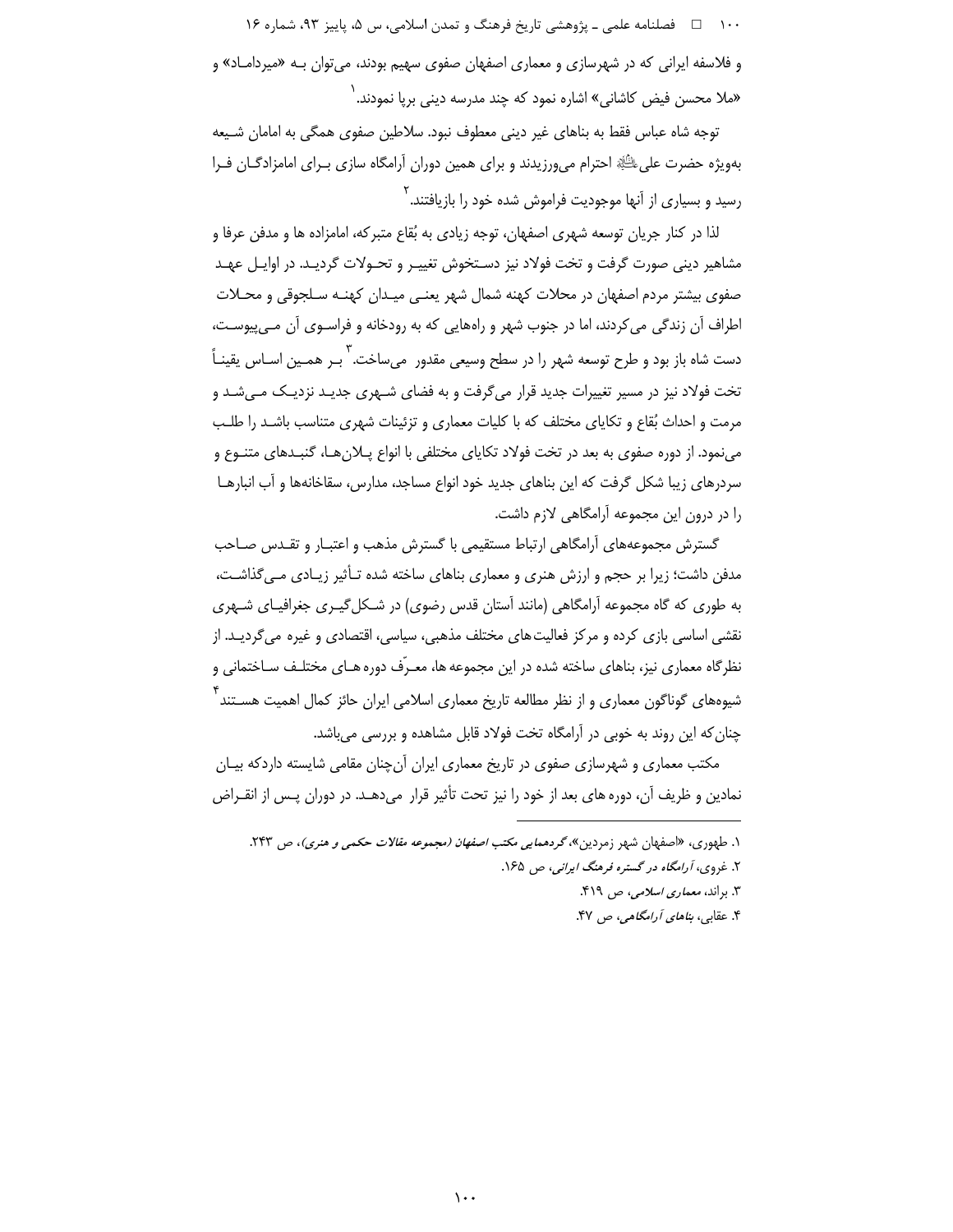### نقش و جایگاه آرامگاه تاریخی تخت فولاد ... □ 1٠١

صفویه تا روی کار آمدن فتحعلیشاه، فضای شهری همانی است که در مکتب اصـفهان سـاخته شـده است. مکتب معماری و شهرسازی قاجار از دل مکتب اصفهان جوشش میگیرد؛ مکتبی کـه بعـدها و در عصر ناصرالدین شاه و تجدّد طلبی ایرانیان می کوشد تا فضـاهای تـازه و متنـوعی را متناسـب بـا تغییرات فرهنگی، اجتماعی و سیاسی صورت گرفته در کالبد شهری قرار دهد.<sup>\</sup>

در اصفهان اوایل قاجار، ابتدا «محمدحسین خان» که بعدها صدراعظم فتحعلیشـاه شـد و سـیس فرزندش عبدالله خان موفق شدند تنها قسمتهایی از بازار و بنای عمومی اصفهان را بازسازی نمایند، اما وظیفه اصلی بر عهده افراد محلّی افتاد و هریک از این محلات بنابر امکانات موجود، بناهای خــود را نوسازی و یا بناهای جدید بدان افزودند. <sup>۲</sup> به همین دلیل در دوره قاجار بسیاری از بناهـای عمـومی نام بانیان خود را بر سردر میبیند. مسجد رکن|لملک در مجموعه تخت فولاد، مسـجد رحـیم خـان و مسجد سید نمونه هایی از آنهاست. در سال ۱۳۰۰ هجری «محمدتقی نقشینه» تاجر معروف اصـفهان به تعمیر و مرمت بناهای دوره صفوی همت گماشت و دیواری بـه ابعـاد ۲۸۰×۲۲۰ متـر در اطـراف مصلای تخت فولاد کشید. با این عمل بر وسعت مصلّی افزوده شده و مورد توجه قرار گرفت،



شکل (۱): عناصر معماری آرامگاه تخت فولاد بهعنوان زیرمجموعه و نمونه کوچکی از کل شہرسازی اصفہان

بهطوری که در اعیاد مهم از قبیل فطر و قربـان عمـوم مـردم اصـفهان در آن نمـاز عیـد را برپـا می کردند. <sup>۳</sup> حتی در بخش آرامگاهسازی که تا قبل از آن توجه بر مقابر بزرگان دینی و سـلاطین بـود

- ۱. حبیبی <sub>،</sub>، «مکتب اصفهان، دولت قاجار و سبک تهران»، *مجموعه مقالات دومین کنگره تاریخ معماری و شهرســازی ایــران*، ص ۲۴۶ \_ ۲۲۳.
- ۲. جبل عاملی، نوآوری «در معماری دوره قاجار در برخی از بناهای تاریخی اصـفهان»، *مجموعــه مقــالات دومــین* کنگره معماری و شهرسازی ایران، ص ۵۵۴ \_ ۵۵۱.
	- ۳. فقیه میرزایی، تخت *فولاد یادمان تاریخی اصفهان*، ص ۱۳۴.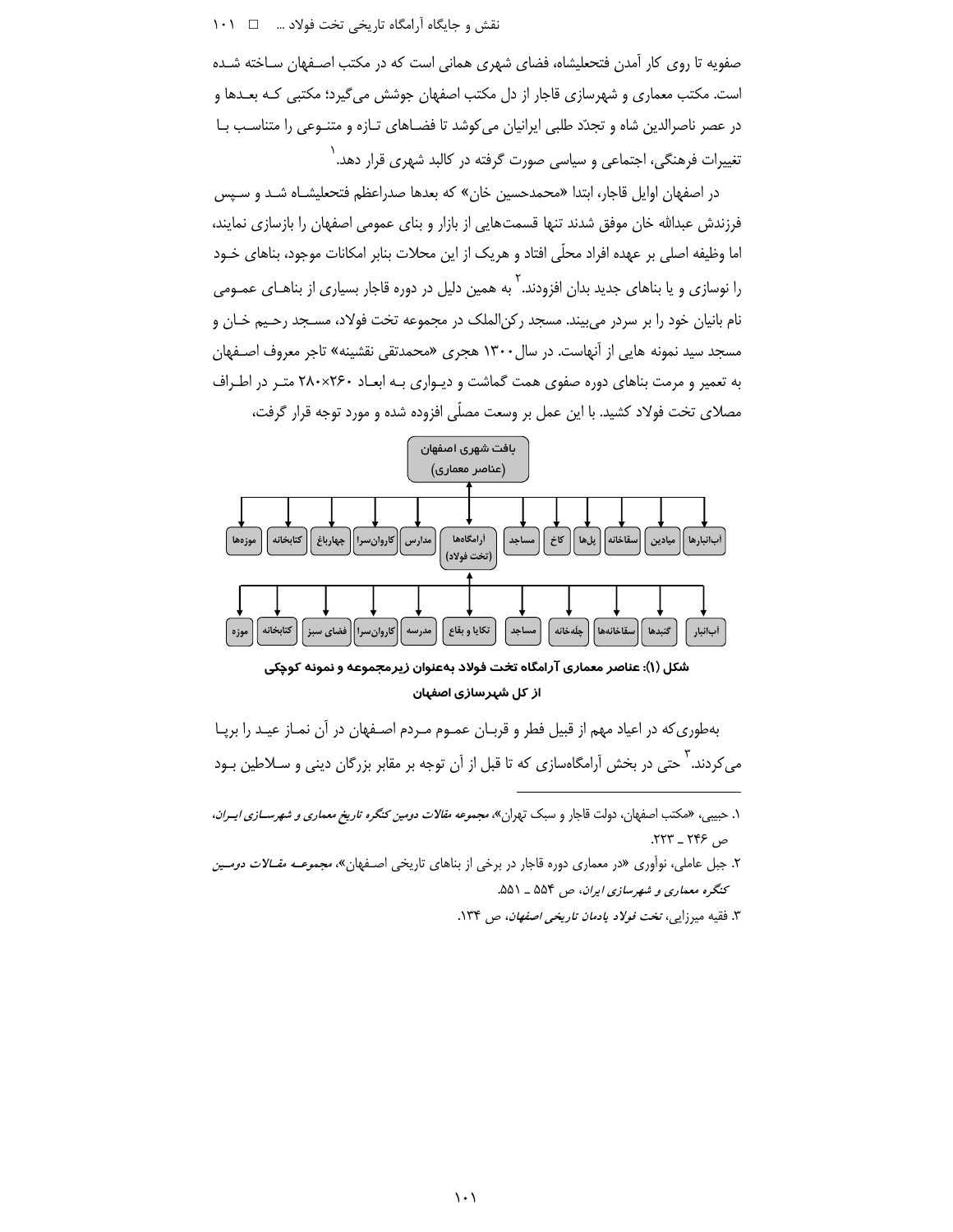۱۰۲ □ فصلنامه علمي ـ پژوهشي تاريخ فرهنگ و تمدن اسلامي، س ۵، پاييز ۹۳، شماره ۱۶ تحولاتی ایجاد شد و هر خاندان در خور شأن، اعتبار و تمکّن مالی خود، در تخت فولاد دارای تکیه و آرامگاه شخصی و خانوادگی شدند. تکیه بختیاری ها در مجـاورت تکیـه میرفندرسـکی از ایـن نمونـه است. در این روند، آرامگاه تخت فولاد که از دوره صفوی مورد توجه خاص قرار گرفتـه و در فضـای شهر جدید اصفهان به خوبی تعریف شده بود، در دوره قاجار نـه تنهـا فرامـوش نشـد، بلکـه بـا بنـای تکایای جدید و متعدد بر گسترش آن افزوده شد و همبستگی آن با محیط پیرامون ادامه یافت.

# تحلَّى مكتب شهرسازي اصفهان در تخت فولاد

معماری و شهرسازی و بهویژه آرامگاه سازی، نماد و نشانه اعتلای فرهنگی ملتها بهشـمار مـی آیـد. اصفهان نیز در گذر تاریخی خود مزارهای متعددی از این مواریث کُهن را شـاهد بـوده اسـت کـه بـا شاهکارهای بی نظیر معماری و شهرسازی تحقق یافته است. از طرفی هر فضای شـهری و معمـاری، درون و برونی دارد؛ در درون نظمهای خود را شکل مـیدهـد و در بیـرون از محـیط پیرامـون تـأثیر می گیرد. ٰ تخت فولاد نیز از این قاعده پیروی می کند و گرچه یک محیط آرامگاهی است و با معنـای مرگ و حزن در ارتباط است، ظاهر و نمای خود را همپای معماری و تزئینات شهری پیش میبرد و با مفهوم زندگی هماهنگ میشود. زائر در برخورد با برخی از تکایای این آرامگـاه ایـن احسـاس را دارد که به درون خانهای مجهز قدم نهاده و گویی اینجا خانه زندگی است، نه خانه مرگ و نیستی.

اتصال به عالم ماورا و اعتقاد به علم غيب جزء لاينفک فرهنگ و تمدن اسلامي است. بر اين اساس کثرت عالم وجود در حرکت متعالی به سمت وحدت جریان می یابد و تصویری از زیبایی مطلق میشـود. شهرسازی اسلامی نیز در بطن این جریان قرار دارد و می کوشد با کنار هم قرار دادن عناصـر معمـاری و بناهای مختلف، معانی الهی و آسمانی را متجلّی سازد، مفهومی که از آن بهعنوان «آرمان شهر اسلامی» ياد مي شود. شهر اسلامي اصول كثرت، وحدت، تمركز، اتصال، تجمع، توازن، تناسب، تداوم و غيره را در دستور کار خود دارد که تمامی این اصول به نحوی زیبا از دوره صفوی تا معاصر در معماری تخت فولاد رخ داده است. هر کدام از تکایای تخت فولاد جزء منحصر به فردی برای خود میباشند؛ زیـرا هریـک از دورهای تاریخی خاص با معماری و تزئینات خاص خود میباشند و نوعی کثرت را نشان می دهند.

این کثرت در معماری تخت فولاد را از جنبه های دیگر نیز میتوان مـورد بررسـی قـرار داد و آن حضور متعدد بناها با کار کردهای متفاوت مثل مسـاجد، کـاروان سـراها، مـدارس دینـی، سـقاخانههـا، آبانبارها و غیره است. اما این تنوعات معماری در سبک ها و کارکردها، ریتمی موسیقیایی را باعث شده است و در کُل روی به وحدت و یگانگی دارد. این «وحدت در کثرت» که حداقل از دوره صفوی

١. اهرى، مكتب شهرسازى اصفهان، ص ۴۳ \_ ١٣.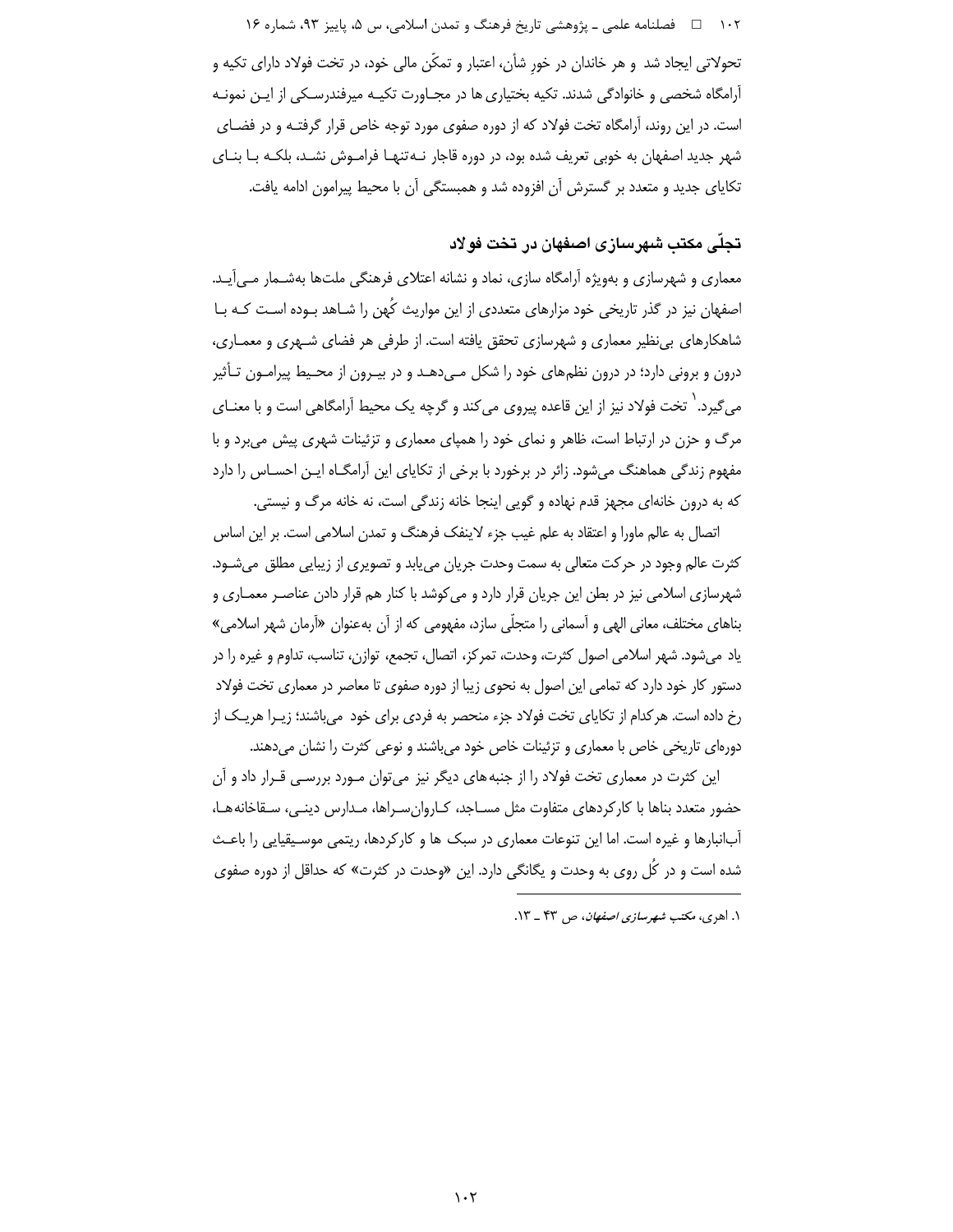آغاز میشود تا دوره قاجار هم ادامه می بابد. قدرت مبانی الگوهای معماری و شهرسازی به کار گرفته شده در دولت صفوی آنچنان بود که سبب احیای مجدد آنها در زمـان فتحعلیشـاه قاجـار و صـدارت «محمدحسین خان صدر»، در اصفهان گردید.<sup>`</sup> این تأثیرات در آرامگاه تخت فولاد بـه شـکل بـارزی خود را نشان داد و تکایای متعدد با ویژگیهای سبک قاجار به مجموعه این آرامگاه اضافه شد.

از دیگر اصول معماری و شهرسازی اسلامی که در تخت فولاد نیز تبلور مے پابـد، اصـل تمرکـز است. بدین معنا که تکاپای متعدد در کنار یکدیگر و در کالبد شهری تمرکز یافته و بخش واحدی را به خود اختصاص داده است. جای جای شهر اسلامی همچون کلیت یک شهر کامل است و در ارتباط بـا دیگر کُل های کوچک تعریف شده و رشد می بابد. با این بیان هر یک از تکاپای تخت فـولاد هـویتی مستقل دارند، اما همسو با کل مجموعه تخت فولاد عمل می نمایند و خود آرامگاه تخت فـولاد نیـز به عنوان یک جزء از کل معماری شهری به حساب می آید. این عناصر متفاوت در تخت فولاد شـامل سقاخانهها، آب انبارها، مساجد، مدارس، کاروان سرا و غیره می باشند کـه اصـل تجمـع در معمـاری را نشان می دهند. (شکل ۱)

تباین از دیگر خصایص مکتب شهرسازی اصفهان و بدین معناست که هرچند فضاهای شهری هریک دارای هویتی مستقل و یگانه هستند، در مجموع واحـد منســجم شــهری و نـوعی همـاهنگی را بـه وجـود میآورند. آرامگاه های تاریخی اصفهان بهخصوص تخت فـولاد از ایـن مـورد مسـتثنا نیسـتند و عـلاوه بـر هارمونی داخلی از ریتم کلی شهر نیز پیروی ِ میکنند. در اصل اتصال، فضاهای شهری ارتبـاط و پیونـد بـه یکدیگر را جستجو می نمایند. خانهها، مساجد، آرامگــاههــا، مــدارس و دیگــر بناهــا بــه هــم متصــل شــده و یکپارچه، فرهنگ و باورهای اسلامی را تبیین می کننـد. در شهرسـازی مکتـب اصـفهان تـلاش مـیشـود علی رغم عظمت و بزرگی فضاها همواره معماری و فضایی با مقیاس انسانی شکل گیرد تـا بـه مقـام ازلـی انسان در برابر فنا بودن دنیا شکوه و عظمت بخشیده شود. ` همان گونه که در قضیه تدفین و آرامگاهسـازی، سنت اسلامی و دستورات پیامبر برآن است که قبور برافراشته نشوند و به یک سـطح خـاکی کوتـاه بسـنده شود. براین اساس بناهای آرامگاهی تخت فولاد آن چنان عظمتـی بـه خـود نمـی گیرنـد و گرچـه تزئینـات مختلفی (گچبری، کاشی کاری، آینهکاری و نقاشی دیواری) در معماری تخت فولاد وجود دارد، آن چنان پـر زرق و برق نیستند، اکثر فضاها اَجری و با پلان های چهار و هشت و فاقد پیچیدگی های متراکم اسـت کـه علاوه بر ساده نمودن بناها و فضاها، دسترسی به این آرامگاه را نیز آسان تر می کند.

١. همان، ص ١۴.

۲. حبیبی، «مکتب اصفهان در شهرسازی \_ گذر از عالم خیال بـه سـرزمین خـرد»، *گردهمـایی مکتـب اصـفهان* \_ مجموعه مقالات معماری و شهرسازی، ص ۵۲.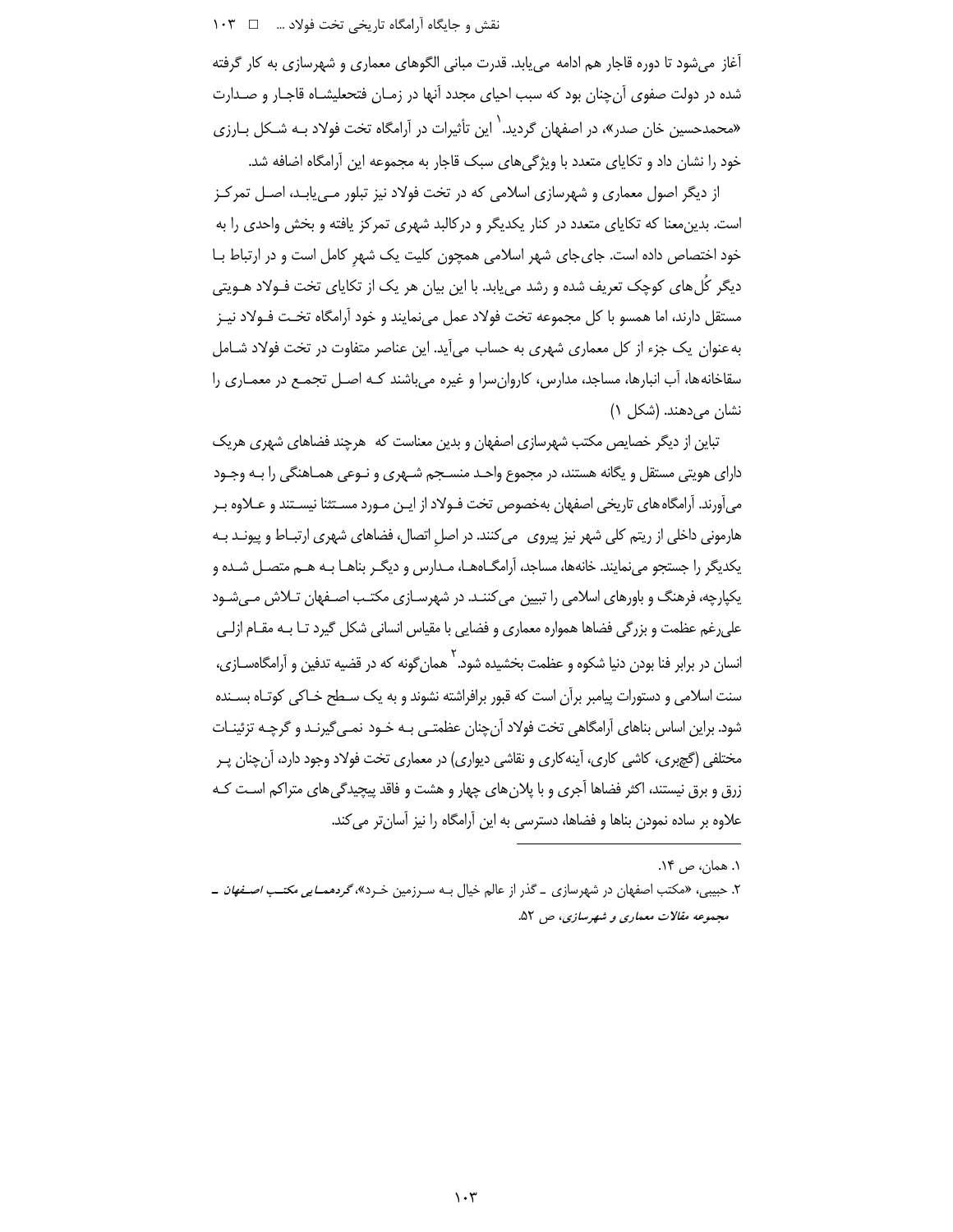۱۰۴ = فصلنامه علمي ـ پژوهشي تاريخ فرهنگ و تمدن اسلامي، س ۵، پاييز ۹۳، شماره ۱۶

شهر و فضای شهری در فرهنگ اسلامی همچون زبان و بیان از اسلوبی تبعیت میکند که بتواند گستردهترین مفهوم را در سادهترین صورت بیان کند؛ در واقع هنر سنتی اسلامی، بیـانگر معنویـت و پیام باطنی اسلام بهوسیله زبانی ازلی است.<sup>\</sup> بیان «سهل ممتنع» یکـی از مشخصـههـای فرهنـگ، ادبیات و هنر ایرانی و از بنیادی تـرین دسـتورالعمل هـا در طراحـی شـهری اسـت کـه در معمـاری و شهرسازی اصفهان نیز خود را آشکار میکند و اصل ایجاز نام می $^{\mathsf{y}}$ یرد.

بر این اساس در مجموعه آرامگاهی تخت فولاد علاوه بر بناها کـه خـود دارای شـکل و فرمـی نمادین هستند، به کمک تصاویر، نقوش، انواع تزئینات و کتیبهها، تلاش میشود تا به صورتی پُرمعنـا و رمزگونه، مفهوم مرگ و زندگی را مورد توجه قرار دهد. مهمترین و والاترین معنایی کـه از مکتـب شهرسازی اصفهان تداعی میشود، تجلی انگاره های وادی خیال و ارائه تصویری زمینی از عالم مثال است. در فرهنگ اسلامی اصلی بهنام «برگشتپذیری» وجود دارد. بـدین معنـا کـه عناصـر دنیـوی، مظاهری از نمونه ازلی بهشتی آن هستند. <sup>۳</sup> لذا هنر و معماری اسلامی می *ک*وشـد نمونـهای شـبیه بـه بهشت مثالی بر روی زمین به وجود آورد. گنبدهای فیـروزهای و نیلگـون همـراه بـا بناهـای چهـار و هشت و شانزده ضلعی باکمک تزئینات گیاهی و هندسی در کنار درختـان سـرو و کـاج مـیخواهنـد تصویری از باغ بهشت را ارائه دهند. در این جهت آرامگاه های اسلامی و بخصوص تخت فـولاد بـا معماری های متنوع و سرسبز، خود از این امر مستثنا نبوده و همان مفاهیم را دنبـال مـی کننـد. حتـی حوض ها، سقاخانهها و آب های جاری آرامگاه اشارتی به آب های مجاری بهشت است. تخت فـولاد دارای چندین سنگاب، سقاخانه است و در جای جای آن حوض های مختلفی تعبیـه شـده اسـت کـه علاوه بر سیراب نمودن تشنگان، زیبایی را بدین مکان هدیه کرده و با مفاهیم آسمانی پیوند میدهد. تا زمانی که اصول مکتب شهرسازی اصفهان، حاکم بر نحوه شکل گیـری فضـاهای شـهری و شـهر بوده است، فضاهای شهری و معانی آنها نیز تغییر نکرده و بر مبنای همان مفاهیم سـنتی بـه حیـات خود ادامه دادهاند و تنها ظهور مفاهیم و انگارههای مدرن که سبب دگرگونی اصول حاکم بر طراحـی شهری و شهرسازی شده، تغییر بنیادی در فضاها و شیوه شکل یابی آنها را موجب شده است.<sup>۴</sup>

مفاهیم فوق این گونه در تخت فولاد محقق شده و در گذر زمان و از دوره صفویه تا معاصر تخت

۱. نصر، هنر و معنویت *اسلامی، ص ۷*۸.

۲. حبیبی، «مکتب اصفهان در شهرسازی \_ گذر از عالم خیال بـه سـرزمین خـرد»، *گردهمـایی مکتـب اصـفهان* \_ مجموعه مقالات معماری و شهرسازی، ص ۵۳.

۳. بورکھارت، *هنر مقدس، ص ۱۸۸*.

۴. اهری، مکتب *شهرسازی اصفهان*، ص ۱۸۵.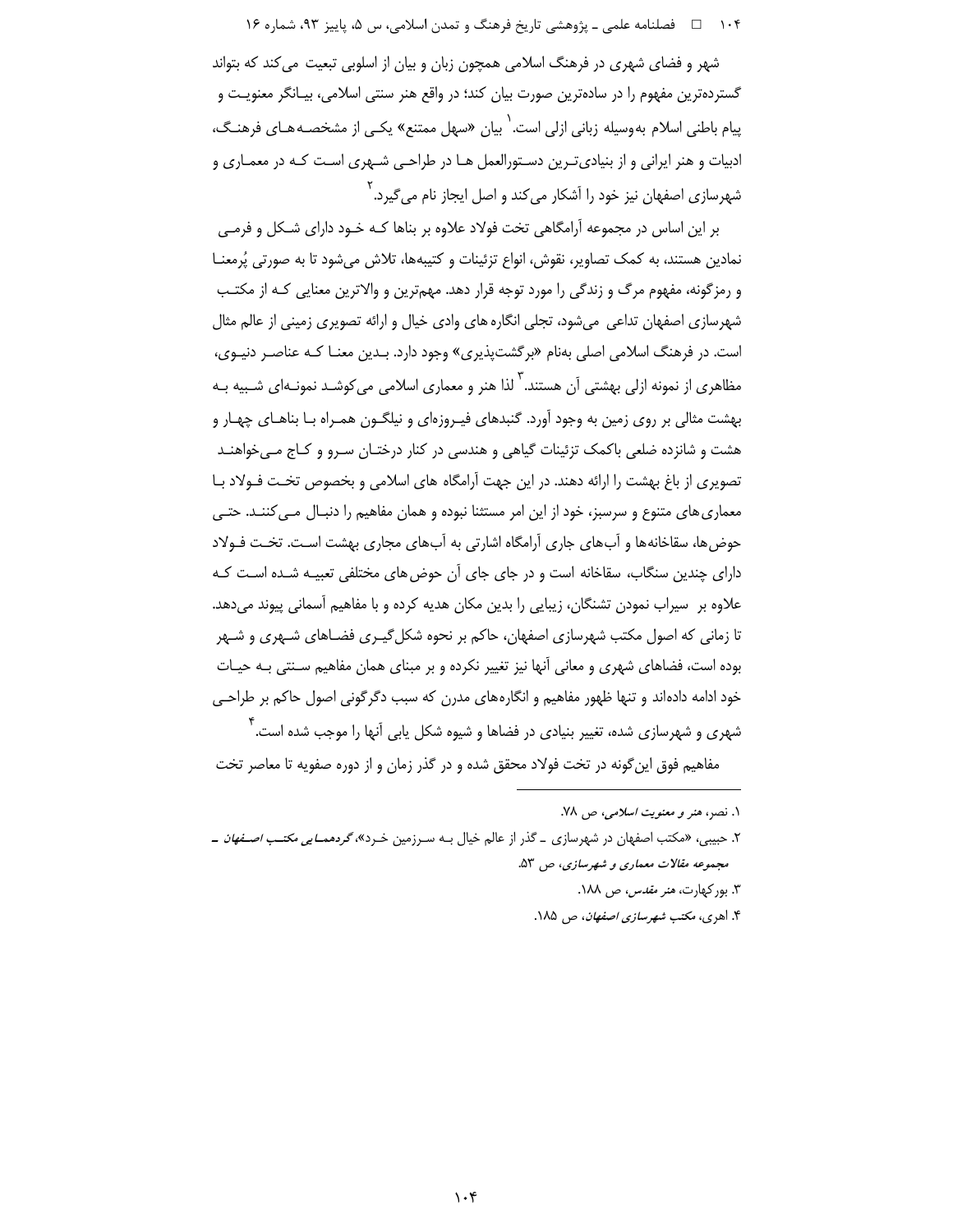فولاد مفاهیم سنتی و معماری گذشته خود را حفظ نموده و اگـر سـاخت مصـلای جدیـد (بـه جـای مصلای قدیم) آغاز نشده بود، این معانی و مفاهیم سنتی به یقین به صورت کاملتری خـود را عیـان می ساخت. گرچه با وجود سازههای آهنی و بتونی عظیمی که از دو دهه پیش آغاز شده و بافت سنتی تخت فولاد را تحتالشعاع ابعاد خود قرار داده، حضور سنت و جلوههـای فرهنگـی و هنـری در ایـن مکان، چنان پررنگ است و تخت فولاد آنچنان با تاریخ و هویت شهری اصفهان گره خورده کـه تـا ساليان دراز به حيات خود ادامه خواهد داد.

این مجموعه ارزشمند و نفیس آرامگاهی که در کالبد خود تمامی خصوصیات معمـاری در آرمـان شهر اسلامی را داراست، اگر از تغییرات مدرن شهری در امان بماند، همچون دیگر بافتهای قــدیمی و سنتي شهر، حس زيبادوستي انسان سرگشته و مدن را اغنا كرده، توجه بـه مـرگ و زنـدگي و پـاد عُرفا و مشاهیر مدفون در آن را زنده نگه خواهد داشت و الگویی مناسب برای معمـاری آرامگــاهی در تمام ایران و حتی جهان اسلام خواهد بود.

# تخت فولاد و استمرار هویت تاریخی

معماری، ظرف زندگی انسان است، ظرفی که انسان با بهرهگیری از خرد، اندیشه و فرهنـگ ِ خـود آن را ً می آفریند. ٰ از این منظر، شهرْ بیشتر حالتی از اندیشـه اسـت، انسـجامی از عــادات و ســنن و طـرز فكرهاي سازمان يافته كه ذات لاينفک اين عادت گرديده است. به عبارتي ديگـر شــهر صـرفاً يــک مكانيزم و مصنوع نمي باشد، بلكه محصول طبيعت و بخصوص طبيعت بشـر اسـت. `شـهر و عناصـر معماری آن گرچه در ظاهر سازههایی بیش نیستند، در محتوای خود روح فرهنگ و هنر زمانه خویش را به همراه دارند و روایتگر هویت تاریخی جوامع می باشند.

یکی از اصولی که «کوین لینچ»<sup>۲</sup> در «تئوری شهر خوب» متذکر مـیشـود اصـل «معنــا» اسـت که خود دارای ویژگی های ساختار، هویت، شفافیت، سازگاری و خوانایی است. ساختار و هویت به مـا این امکان را میدهند تا فضا و زمان را شـناخته و در قالـب الگوهـای خـود معرفـی کنـیم. «معنـا» یعنی اینکه شهر تا چه اندازه می تواند به خوبی درک شده، از نظر ذهنی بـا ارزشـها و مفـاهیم جامعـه

۱. هلتزی هال، *تاریخ و فلسفه علم*، ص ۴۲.

۲. پارک، *مفهوم شهر، ص ۶*۸. (در اینجا منظور از طبیعت بشر، مجموعه افکار و خرد، فرهنگ، هنر و باورها و روح بشر است تا صرفاً یک شیء مصنوع)

۳. Kevin lynch: کوین لینچ (۸۴ ـ ۱۹۱۸) شهرساز و طراح آمریک]یی و ازجملـه پژوهشـگران و نظریــهپـردازان مبانی و مفاهیم مربوط به زیباییشناسی فرم شهر و تحلیل ادراک شهر در قرن بیستم است و خالق آثار بزرگـی چون سیمای شهر.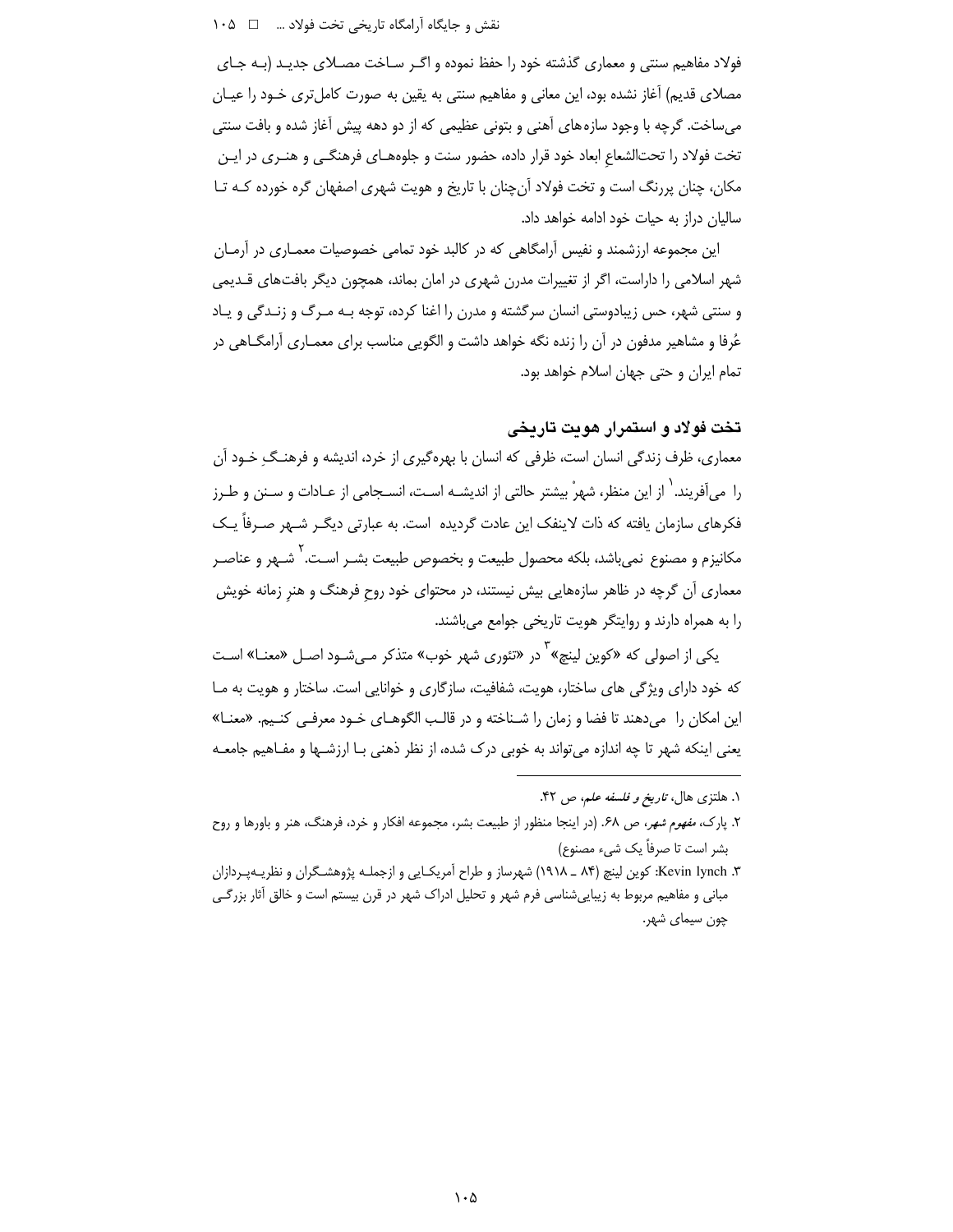۱۰۶ هـ المصلنامه علمي ـ پژوهشي تاريخ فرهنگ و تمدن اسلامي، س ۵، پاييز ۹۳، شماره ۱۶

ارتباط برقرار کند.<sup>\</sup> همچنین رویکرد لینچ به شهر رویکردی معماری \_ تـاریخی اسـت و ایـن امـر در کنار رویکرد معناشناختی او نسبت به شهر قرار میگیرد. در این رویک رد عنـوان مـیشـود کـه شـهر واقعیت و دغدغهای نیست که تنها حوزه علوم اجتماعی و انسانی را به خود مشغول کند. بررسـی بُعـد فضایی شهر آن را وارد حوزه معماری ً می کند و از آنجا که مکان، ساخته دست انسان است؛ در طـول زمان متحول می شود و سیری تاریخی را ً می توان برای آن در نظر گرفت. این نگاه جدید بـه شـهر و محیطهای انسانْ ساختْ، باعث شده هویت بهعنوان یکی از مهــمتـرین عوامــل ادراک شــهر، نقـش بسزایی را در شناخت شهروندان از شهر به عهده گیرد.<sup>۲</sup>

شکل گیری اولیه فضاهای آرامگاهی حتی الامکان در کنار اماکن مقدس و عموماً خارج از شهرها در مکانی با سهولت دسترسی برای بازمانـدگان بـوده اسـت. بعـدها بـه مـرور و بـا توسـعه شـهرها، گورستان ها به داخل شهر وارد شده و تا حد امکان گسترش یافتند. در ادامـه رونـد توسـعه شـهرها و افزایش جمعیت آنها، گورستانهای جدیدی در فاصله دور از بافت شهری و در قالب فضاهایی وسیع، نظیر آنچه امروز در آرامگاه «بهشت زهرای تهران» و «باغ رضوان اصفهان» شاهد آن هستیم، شکل گرفتند<sup>۳</sup> که با سنت و هویت ایرانی \_ اسلامی فاصله داشته و این امر خـود لـزوم حفـظ و نگهـداری آرامگاههای تاریخی و درون شهری را یادآور میشود.

گورستان های تاریخی درون شهری، شاهد آسیب های مختلفی ازجمله فرسودگی و از دست دادن تدریجی فضاهایی خاطره انگیز برای نسل های میان سال و کهن سال است و روایت هـای نسـل گذشـته برای نسل جدید را بے مکان جلوہ دادہ و خاطرات و ھوپت جمعی را کاھش مے دھد. <sup>۲</sup>ایـن آسـیبھـا در تخت فولاد با عمومي تر شدن فضاي آرامگاه، ايجاد فضاهاي جديد (كتابخانه، مـوزه، فضـاي سـبز و …)، برگزاری کلاس های آموزشی و تفریحی ازجمله «تخت فولادشناسی» بـرای سـنین مختلـف (حتـی کودکان و نوجوانان) و چاپ کتب متعدد، کمرنگ شده و علاوه بر حفظ نمودن هویت گذشته، ارتبـاط معنوی و پیوستگی تاریخی میان نسل دیروز و امروز را برقرار می کند.

انتقال باورها و مفاهیم معنوی و تاریخی به آیندگان صرفاً از طریق نوشتهها امکـان پــذیر نیسـت، بلکه نمادهای عینی و واقعی آثار تاریخی گاه مهمتر هستند. قبرستان هـای کهـن از حیـث معمـاری، تزئينات، ادبيات و حتى مشاهير مدفون در آنها از مهمترين و قابـل دسـترس تـرين ابزارهـاي انتقـال

۱. بهزادفر، *هویت شهر ـ نگاهی به هویت شهر تهران*، ص ۳۸ ـ ۳۷.

۲. نگارستان، تئوری منظر ــ رویکردی بر تداوم هویت در روند نوسازی شهر، ص ۶۲.

۳. حقیر، چگونگی ارتفای جایگاه گورستان در جوانب فرهنگی و اجتماعی توسعه پایدار شهری در ایران، ص ۸۳. ۴. همان.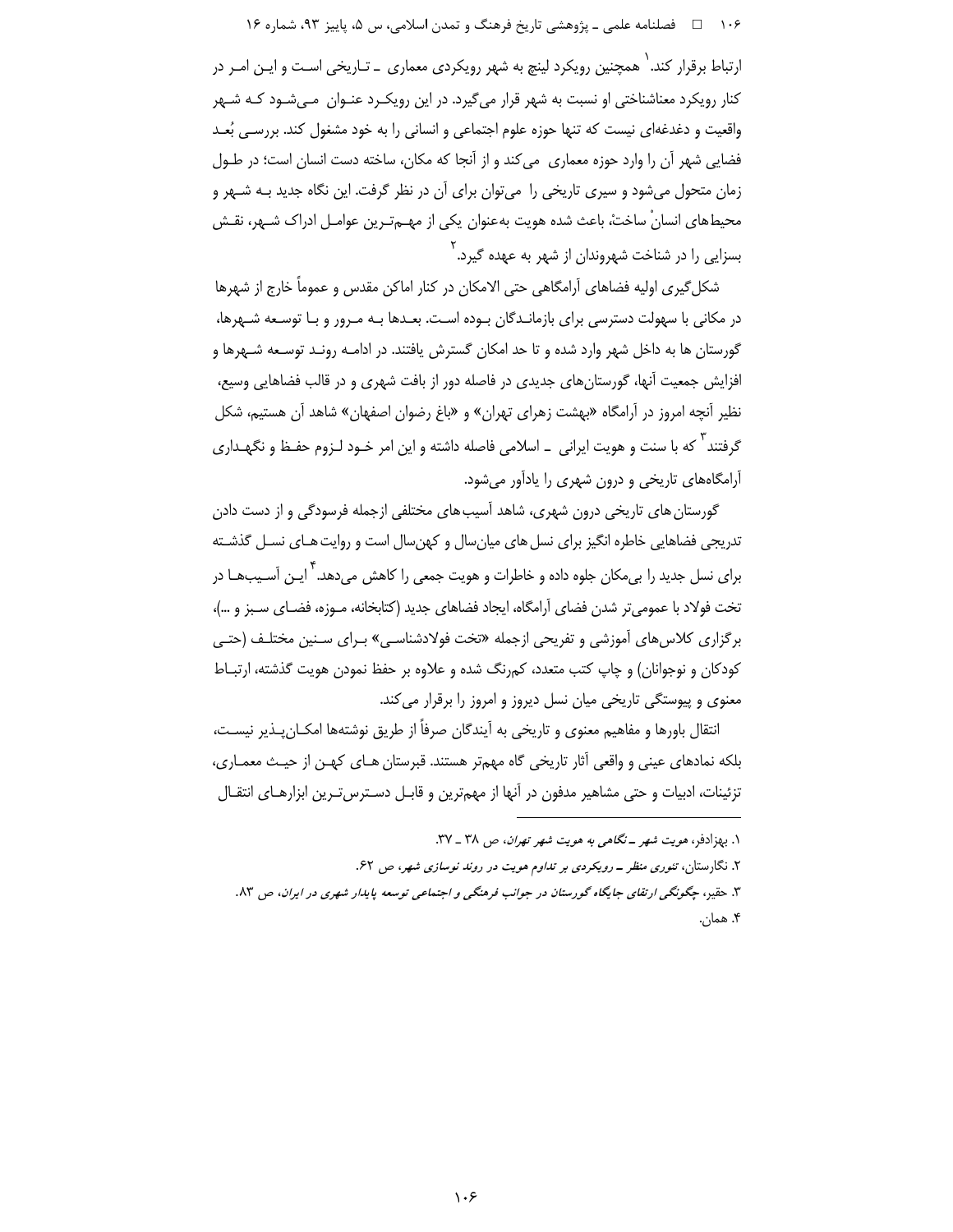نقش و جایگاه آرامگاه تاریخی تخت فولاد … \_ \_ ۱۰۷

هویت به آیندگان هستند. از سویی سنگ نوشتهها و سنگ نگارهها با انـواع نشـانههـای تصـویری و نقوش نمادین نیز میتوانند عاملی در آگاهی و فهم نسل امروز از باورهای پیشـینیان و سـیر حرکـت تاریخی و فرهنگی آنان باشد. از طرفی نقش و جایگاه آرامگاه ها در شهر و چگــونگی تعامــل آنهــا در رسیدن به توسعه پایدار شهری و پررنگ نمودن این کارکرد بهخصوص در آرامگاههای تاریخی بسـیار حائز اهمیت است، توسعهای کـه مـیLبایسـت نیازهـای امـروز بشـر را بـدون از دسـت دادن توانـایی نسلهای آینده در تأمین نیازها و خواستههایش تأمین کند.<sup>\</sup>

گورستان های امروز شهرهای ایران به فضایی باز در مقیاس های بزرگ و خارج از شهرها تبـدیل شده و گورستان های تاریخی نیز به گونهای متروک، به حال خود رها شدهاند و اثری از پویایی شـهر در آنهـا دیده نمیشود و این در حالی است که فضای شـهری بـا عملکـرد گورسـتان، ظرفیـت هـای فراوانـی را از جنبههای فرهنگی و اجتماعی داراست که می تواند کمک شایانی به توسعه پایدار شهر نماید.

گورستان «پرلاشز» در پاریس نمونه ای خوب در میزان پویایی و تعامل اجتماعی در فرانسه است. این آرامگاه وسیعترین فضای سبز در محدوده داخلی پاریس میباشد؛ بهطـوری کـه از آن بـهعنـوان موزهای در فضای باز یاد میشود. این گورستان یک فضـای عمـومی و گردشـگری در شـهر اسـت، فضایی که توسط شهرداری اداره شده و به همه شهروندان تعلـق دارد. <sup>۲</sup> ایـن خصوصـیات همـراه بـا ویژگی های منحصر به فرد دیگر ازجملـه عناصـر معمـاری ایرانـی ـ اسـلامی، مـوزههـا، کتابخانـه و فضاهای تفریحی در تخت فولاد، باعث شده این آرامگاه به یـک مرکـز فرهنگـی و هنـری و جاذبـه گردشگری تبدیل گردد و شهروند امروزی را با هویت و گذشته تـاریخی ایـن سـرزمین پیونـد دهـد. تخت فولاد با حفظ و نگهداری از میراث تاریخی خود، علاوه بر انتقال مفاهیم سنت و هویت، همرا با دیگر عناصر معماری شهری، کمک شایانی نیز به توسعه پایدار شهر اصفهان نموده است.

> جدول (۲): بررسی برخی تکایا و بناهای تخت فولاد از منظر معماری، تزئینات و ارتباط با بافت شہری اصفہان

| تصوير | ارتباط با شهر                     | عناصر تزئينى                                      | عناصر معمارى                                                       | دوره تاریخی        | نام بنا               |
|-------|-----------------------------------|---------------------------------------------------|--------------------------------------------------------------------|--------------------|-----------------------|
|       | خيابان<br>سعادت آباد<br>(آزادگان) | گچبری<br>کاشی کار ی<br>كتيبهنگارى<br>نقاشى ديوارى | گنبدرٌک دو پوش<br>پلان هشتضلعی<br>سردر چلّەخانە<br>سنگاب و سقاخانه | صفوى<br>(شاه عباس) | تكيه بابا<br>ركنالدين |

١. بحريني، مقايسه مفاهيم توسعه و توسعه پايدار، ص ٩.

۲. کاشیگر، «معماری مرگ»، مجموعه مقالات معماری مرگ، *ویژهنامه نشریه معمار*، ش ۶۳، ص ۱۰۳.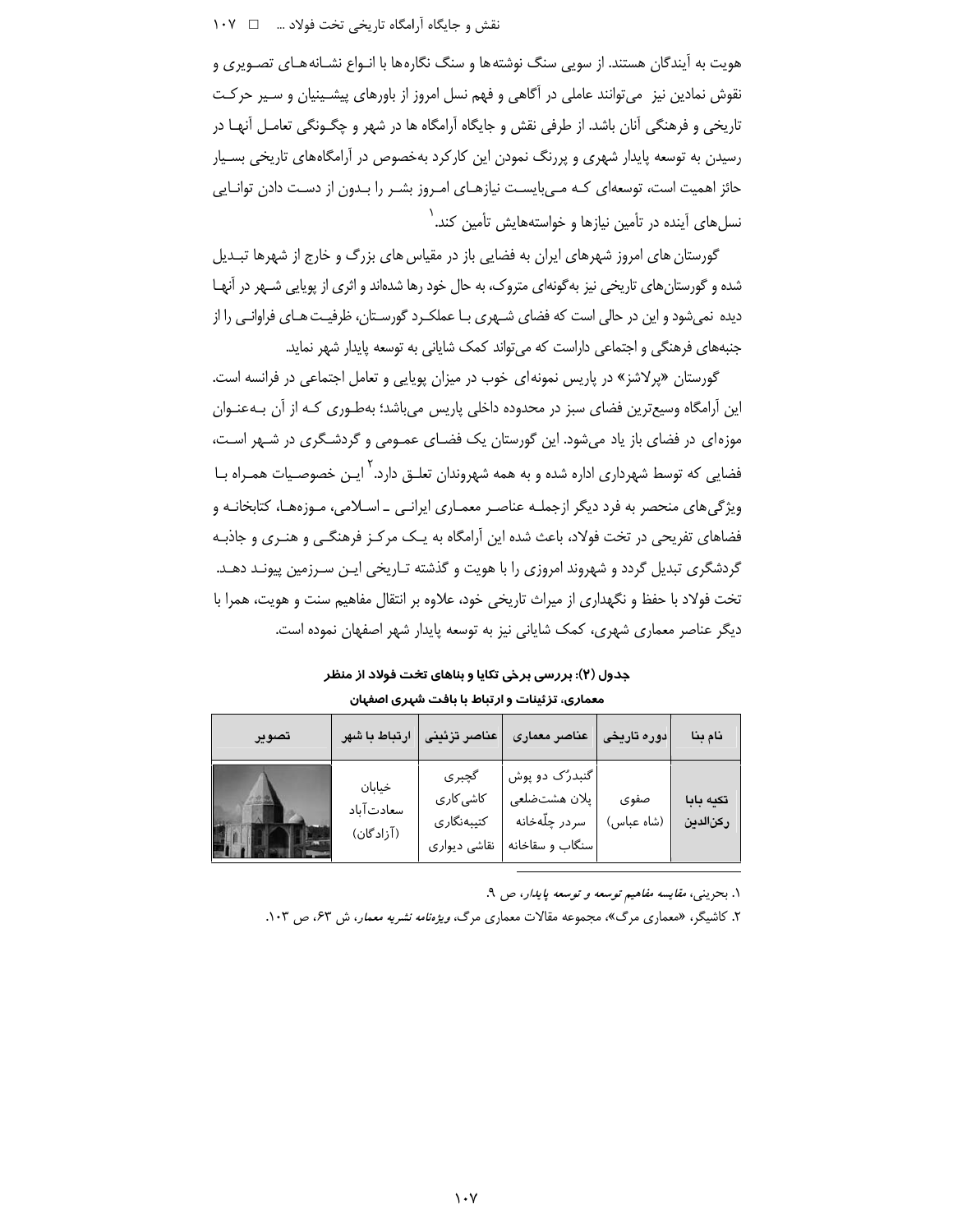| عناصر معماری | عناصر تزئينى | ارتباط با شهر دوره تاریخی نام بنا تصوير گچبر ی سردر مقرنس خيابان كتيبەنگارى سنگاب و سقاخانه صفوى تكىه آب ۲۵۰ و نقاشى ديوارى حياط مركزى (شاه عباس) میرفندرسکی خيابان دهش ڃلّه خانه کاشی کار ی کاشی کاری خيابان آزادگان سردر مقرنس صفوى تكيه گچبری گنبد ترکدار و و خيابان نقاشى ديوارى (شاه سليمان) خوانسارى خوانسارى دو پوش كتيبەنگارى تزئينات رنگى خيابان گنبد تكيه صفوى سعادت آباد کاشی کار ی زیر گنبد مقرنس ميرزا رفيعا (شاه سليمان) (آزادگان) نائينى پلان هشت ضلعي كتيبەنويسى کاشی کار ی سردر، گنبد محور تاريخى تكىه صفوى 印 مدرسه، مسجد گچبری واله (شاەسلطانحس<mark>ین</mark>) خاتون آبادى كتيبەنويسى سقاخانه، حجره آجر کاری يلان چهارتاقى افشاریه و تكىه خيابان فيض فيض عليشاه کاشی کاری بادگیر زنديه کاشی کار ی گنبد دو پوش اواخر زنديه و تكيه خيابان فيض كتيبەنويسى حجره اوايل قاجار واله (والهيه) سنگاب گچبری کاشی کار ی سنگاب و سقاخانه چلّەخانە خيابان قاجاريه گچبری تكىه (فتحعلىشاه) مادرشاهزاده خوانسارى كتيبەنويسى مقرنس سردر ياد گارنويسى حجره خيابان مسجد، آب انبار کاشی کار ی قاجاريه تكيه سعادت آباد سقاخانه و سنگاب (ناصرالدين شاه) تزئينات آجرى كازرونى (آزادگان) پلان هشتضلعي پلان هشتضلعی قاجاريه تكيه تزئينات آجرى خيابان فيض EC گنبدچه |(ناصرالدين شاه) شهشهانى خيابان سردر پلان تكيه سعادت آباد تزئينات آجرى پهلوی هشتضلعي گنبد بروجردى (آزادگان)

۱۰۸ هـ استامه علمي ـ پژوهشي تاريخ فرهنگ و تمدن اسلامي، س ۵، پاييز ۹۳، شماره ۱۶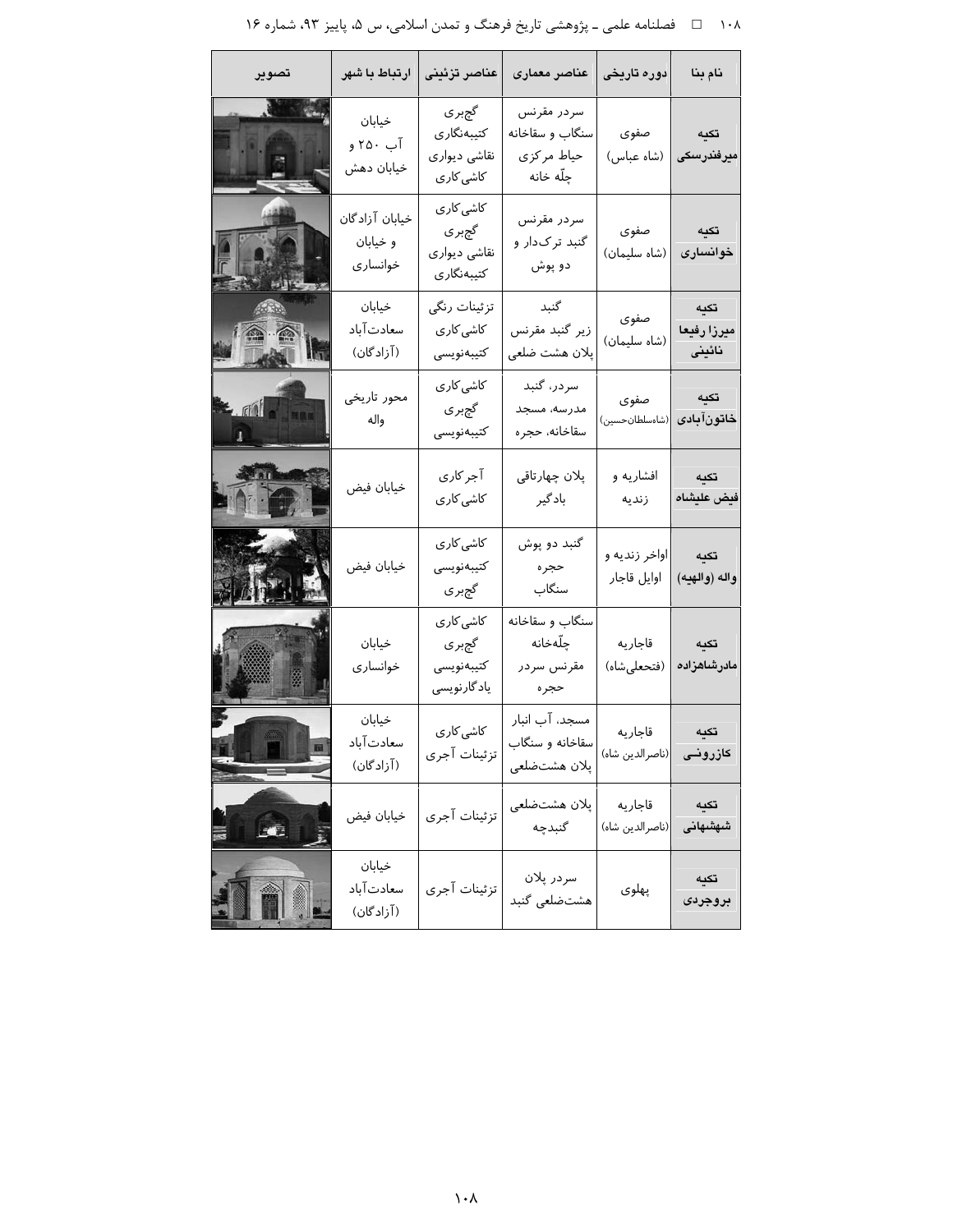نقش و جایگاه آرامگاه تاریخی تخت فولاد … ⊥ ۱۰۹

| تصوير         | ارتباط با شهر                     | عناصر تزئينى                             | عناصر معمارى                                             | دوره تاریخی   | نام بنا                 |
|---------------|-----------------------------------|------------------------------------------|----------------------------------------------------------|---------------|-------------------------|
|               | خيابان<br>سعادت آباد<br>(آزادگان) | کاشی کار ی<br>كتيبەنگارى                 | گنبد صحن                                                 | پهلوی         | تكيه<br>حجت نجفى        |
| 118           | محور تاريخي<br>واله               | کاشی کار ی<br>تزئينات آجرى               | گنبد<br>پلان چهارتاقي                                    | انقلاب اسلامى | بقعه تاج<br>اصفهانى     |
|               | خيابان سجّاد                      | کاشی کار ی<br>كتيبەنگارى                 | گنبد<br>پلان ششضلعی                                      | انقلاب اسلامى | بقعه<br>شمسآبادى        |
| 70,000        | خيابان فيض                        | کاشی کار ی<br>كتيبەنگارى                 | گنبد<br>پلان چهارضلعی                                    | انقلاب اسلامى | تكيه فاضل<br>اصغهانى    |
| 6.3.3         | خيابان فيض                        | تزئينات آجرى                             | سردر<br>پلان مستطيل                                      | صفويه         | كاروانسراى<br>ملک       |
| <b>Simmus</b> | خيابان<br>سعادت آباد<br>(آزادگان) | کاشی کاری<br>تازئينات آجرى<br>كتيبەنگارى | قوس جناغي<br>سنگاب                                       | صفويه         | سقاخانهبابا<br>ركنالدين |
|               | محور تاريخي<br>واله               | کاشی کاری<br>تازئينات آجرى               | سردر قوس<br>جناغی سنگاب                                  | صفويه         | سقاخانه<br>ميرفندرسكى   |
| 推山            | خيابان فيض                        | کاشی کار<br>تازئينات آجرى<br>كتيبه نگارى | سردر مناره پلان<br>شش ضلعی                               | صفويه         | آب انبار<br>كازرونى     |
|               | خيابان فيض                        | کاشی کاری<br>حجّاری<br>كتيبه نگارى       | مدرسه ــ سنگاب<br>آبانبار _ سقاخانه<br>سردر - گنبد- بقعه | قاجاريه       | مسجد<br>ركنالدين        |
|               | محور تاريخي<br>واله               | کاشی کاری و<br>كتيبهنويسى                | پلان چهارضلعی<br>گنبد رُک                                | قاجاريه       | موزه سنگ                |
|               | خيابان شاطر<br>گلی                |                                          |                                                          | انقلاب اسلامى | كتابخانه<br>باغ طوبى    |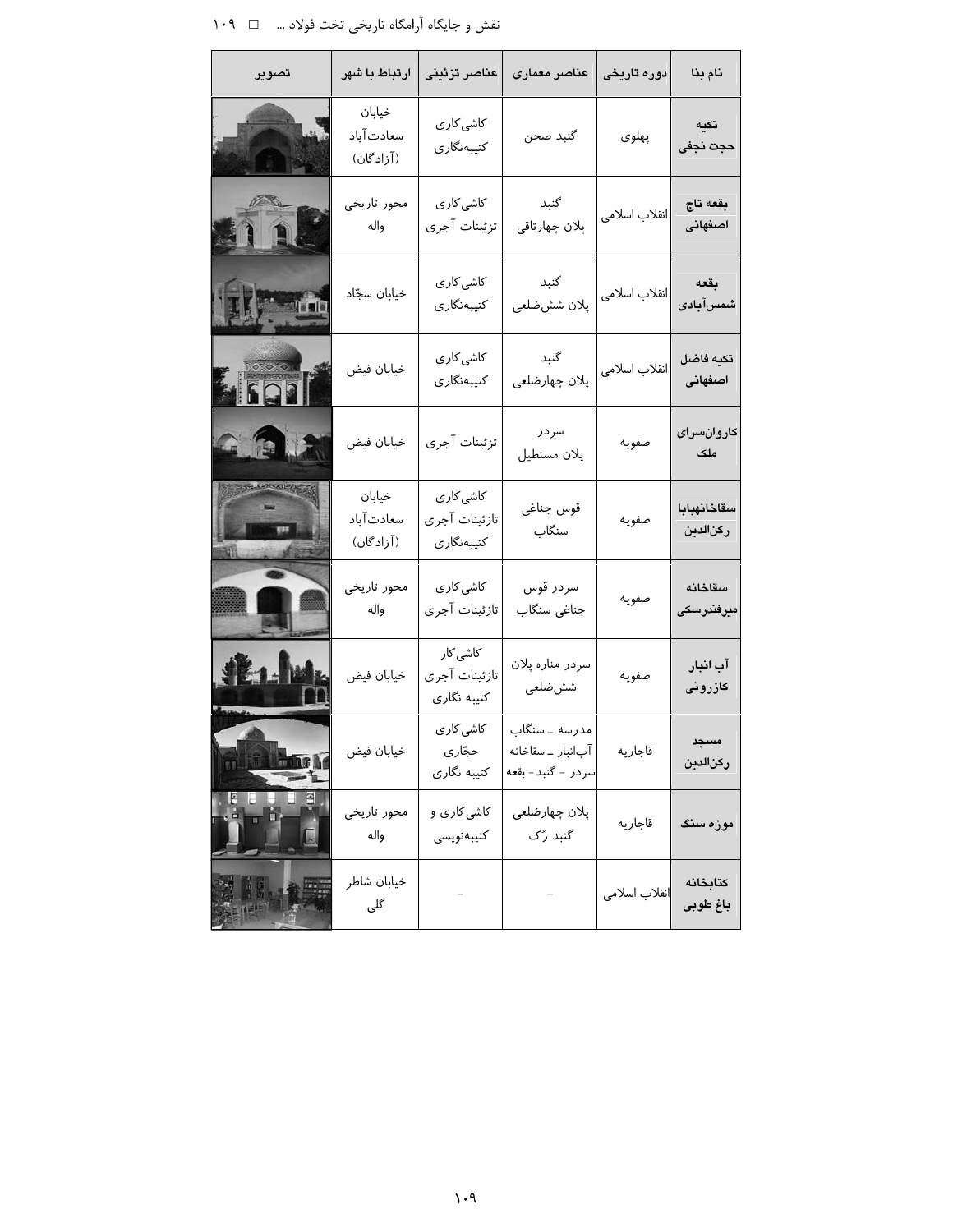۱۱۰ هـ فصلنامه علمي ـ پژوهشي تاريخ فرهنگ و تمدن اسلامي، س ۵، پاييز ۹۳، شماره ۱۶

#### نتيجه

مطالعه و بررسی کالبدی و کارکردی شهرهای قدیمی و معماری و شهرسازی نهفته در آنهـا زوایــای مبهم و ارزشمندی از تاریخ، فرهنگ و هنر این سرزمین و تفکرات پیرامون آنها را آشکار می کند. ایـن مطالعات زمینه و راهکاری برای احیای بافت های کهن است و الگـویی در زمینـه طراحـی و سـاخت فضاهای شهری در یک جامعه اسلامی ارائه می دهد. آرامگـاه هـای قـدیمی گرچـه از ظرفیـت هـای فرهنگی و هنری بالایی برخوردارند، ازجمله بسترهای تحقیقاتی هسـتند کـه کمتـر مـورد بررسـی و مطالعات تطبيقي قرار گرفتهاند.

تخت فولاد اصفهان با حضور تاریخی خود و در ارتباط با کالبد شهری اصفهان، انواع ویژگی های فرهنگ، تمدن و هویت ایرانی \_اسلامی را به تجربه نشسته و گنجینهای ارزشمند از هنر و معمـاری را بهوجود آورده است. این آرامگاه هویت خود را در مرتبه اول مدیون تفکرات شیعی و اقدامات دولت صفوی و پس از آن قاجار تا عصر حاضر و توجه ایشان بـه بزرگـان علـم و عرفـان در ذیـل مکتـب معماری و شهرسازی اصفهان است. مکتبی که با بهرهگیری از باورهای اسلامی و اعتقادات شـیعی و با ساخت انواع بناهای دینی و غیر دینی و اتصال آنها با یک دیگر، معمـاری و شهرسـازی اصـفهان را بامفهوم آرمان شهر اسلامی مرتبط ساخت. در این مکتب آرامگاه و آرامگـاهسـازی اهمیـت و ارزشـی همیای دیگر بناهای شهری دارد. تخت فولاد بهعنوان یک آرامگاه در باطن خود محتوایی متفـاوت و مجزا با دیگر عناصر معماری شهری دارد، اما در ظاهر و صورت خود از کلیات معمـاری و شهرسـازی اصفهان پیروی کرده و در مسیر هدفی مشترک عمل می نماید؛ هدفی که تمـامی جنبـههـای دینـی، اجتماعی، سیاسی و اقتصادی شهروندان را مورد توجه قـرار مـیدهـد و انسـان زمینـی را بـا جایگـاه بهشتی اش آشنا و مانوس می کند. تخت فـولاد اصـفهان بـا توجـه بـه ایـن خصوصـیات سـاختاری، محتوایی و هویت تاریخی خود، تبدیل به یکی از مهمترین گورستان های جهان تشیع شده، همسو بـا توسعه پایدار شهری حرکت می کند و لذا قادر است الگویی مناسب از هنر و معمـاری را بـرای دیگـر آرامگاههای ایران و جهان اسلام فـراهم آورد. بـر ایـن اسـاس حفـظ، نگهـداری و تحقیقـات بیشـتر پیرامون تاریخ و هنر آن جهت نسلهای آینده را لازم و ضروری مینماید.

## منابع و مآخذ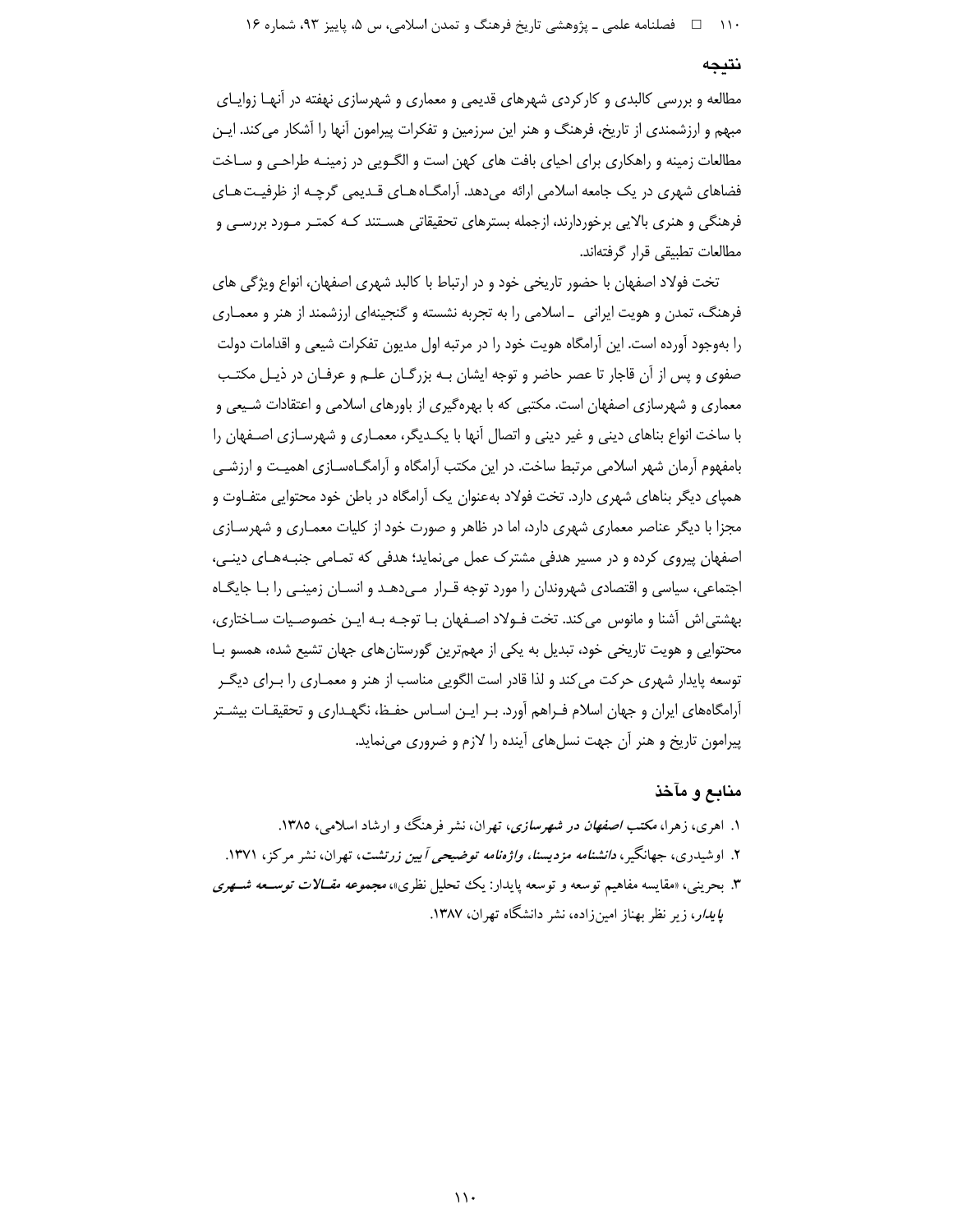- نقش و جایگاه آرامگاه تاریخی تخت فولاد ... □ 1١١
	- ٤. بهزادفر، مصطفى، هويت شهر (نگاهى به هويت شهر تهران)، تهران، مؤسسه نشر شهر، ١٣٨٧.
		- ۵. بورکهارت، تیتوس، *هنر مقدس، تر*جمه جلال ستاری، تهران، نشر سروش، ۱۳۷۰.
- ٦. پارک، ازرا، *مفهوم شهر، مطالعات شهری و منطقهای، رفتار انسانی در محیط شهری*، ترجمـه گیتـبی اعتماد، تهران، نشر گروه تحقیقات و مطالعات شهری و منطقهای، ۱۳۵۸.
	- ٧. تحو بلدار، میرزا حسین خان، *جغرافیای اصفهان*، تهران، نشر اختران، ١٣٨٨.
		- ٨. جابري انصاري، محمدحسن، ت*اريخ اصفهان*، اصفهان، نشر مشعل، ١٣٧٨.
- ۹. جبل عـاملي، عبـدالله، «نـوآوري در معمـاري دوره قاجـار در برخـي از بناهـاي تـاريخي اصـفهان»، مجم*وعه مقالات دومین کنگره معماری و شهرسازی ایران*، نشر سازمان میراث فرهنگی کشور، ۱۳۸۷.
- ۱۰. حییبی، محسن، «مکتب اصفهان در شهرسازی، گذر از عالم خیال به سـرزمین خـرد»، گردهمـایی مکتب اصفهان، *مجموعه مقالات معماری و شهرسازی*، تهران، نشر فرهنگستان هنر، تهران، ۱۳۸۷.  $.701 - .707$
- ۱۱. \_\_\_\_\_\_\_\_\_\_\_، «مكتب اصفهان، دولت قاجار و سبك تهران»، *مجموعه مقالات دومین كنگره تاریخ* معماری و شهرسازی ایران، نشر میراث فرهنگی کشور، ۱۳۸۷، ص ۲٤٦ ـ ۲۳۳.
- ۱۲. حقیر، سعید و پلدا شوهانی نژاد، «چگونگی ارتقای جایگاه گورستانها در جوانب فرهنگی و اجتماعی توسعه پایدار شهری در ایران»، *نشریه باغ نظر*، سال ۸، ش ۱۷، ۱۳۹۰.
	- ۱۳. سیوری، راجر، *ایران عصر صفوی*، ترجمه کامبیز عزیزی، تهران، نشر مرکز، ۱۳۹۱.
- ١٤. شاردن، ژان، *سفرنامه شاردن (بخش اصفهان)*، ترجمـه حسـبن عريضـي بـا مقدمـه علـي دهباشـي، تھ ان، نشر نگاه، ۱۳٦۲.
- ۱۵. ضرابی، اصغر، «ساختار شهر در اصفهان عصر صفویه»، مجم*وعه مقالات اصـفهان و صـفویه ج* ۲، نشر دانشگاه اصفهان، ۱۳۸۰.
- ۱٦. طهوری، نیره، «اصفهان شهر زمردین»،گردهم*ایی مکتب اصفهان (مجموعه مقالات حکمی و هنری)*، نشر فرهنگستان هنر، ۱۳۸۷، ص ۲۶۲ ـ ۲٤۲.
	- ۱۷. عقابی، محمدمهدی، *بناهای آرامگاهی،* تهران، نشر یژوهشگاه فرهنگ و هنر اسلامی، ۱۳۷۶.
	- ۱۸. غروی، مهدی، *آرامگاه در گسترده فرهنگ ایرانی*، تهران، نشر انجمن آثار و مفاخر، ۱۳۷۵.
- ۱۹. فقیه میرزایی، گیلان و دیگران، *تخت فولاد یادمان تاریخی اصفهان*، تهران، نشر میراث فرهنگی کشـور،  $NTAL$